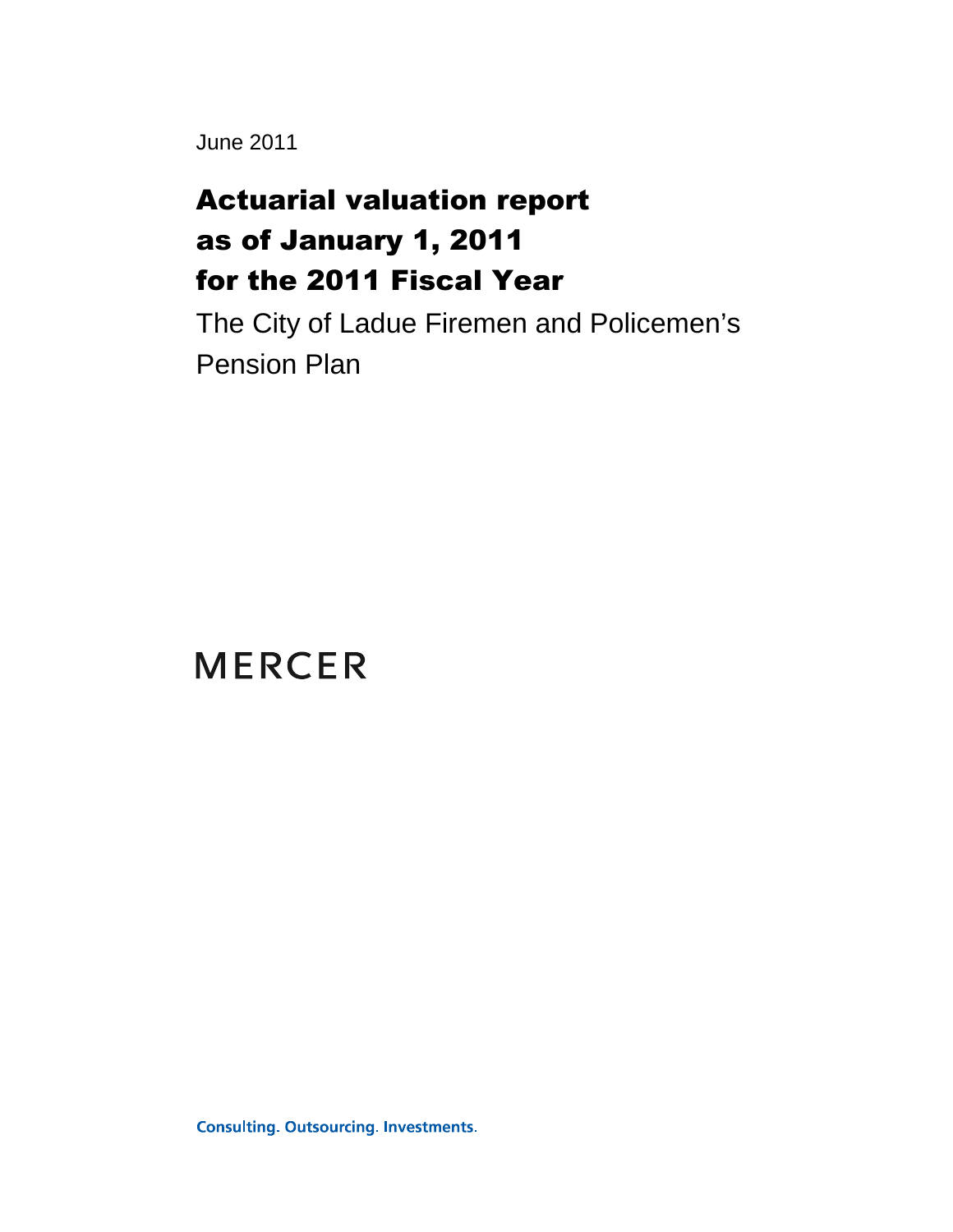## **Contents**

### Cover letter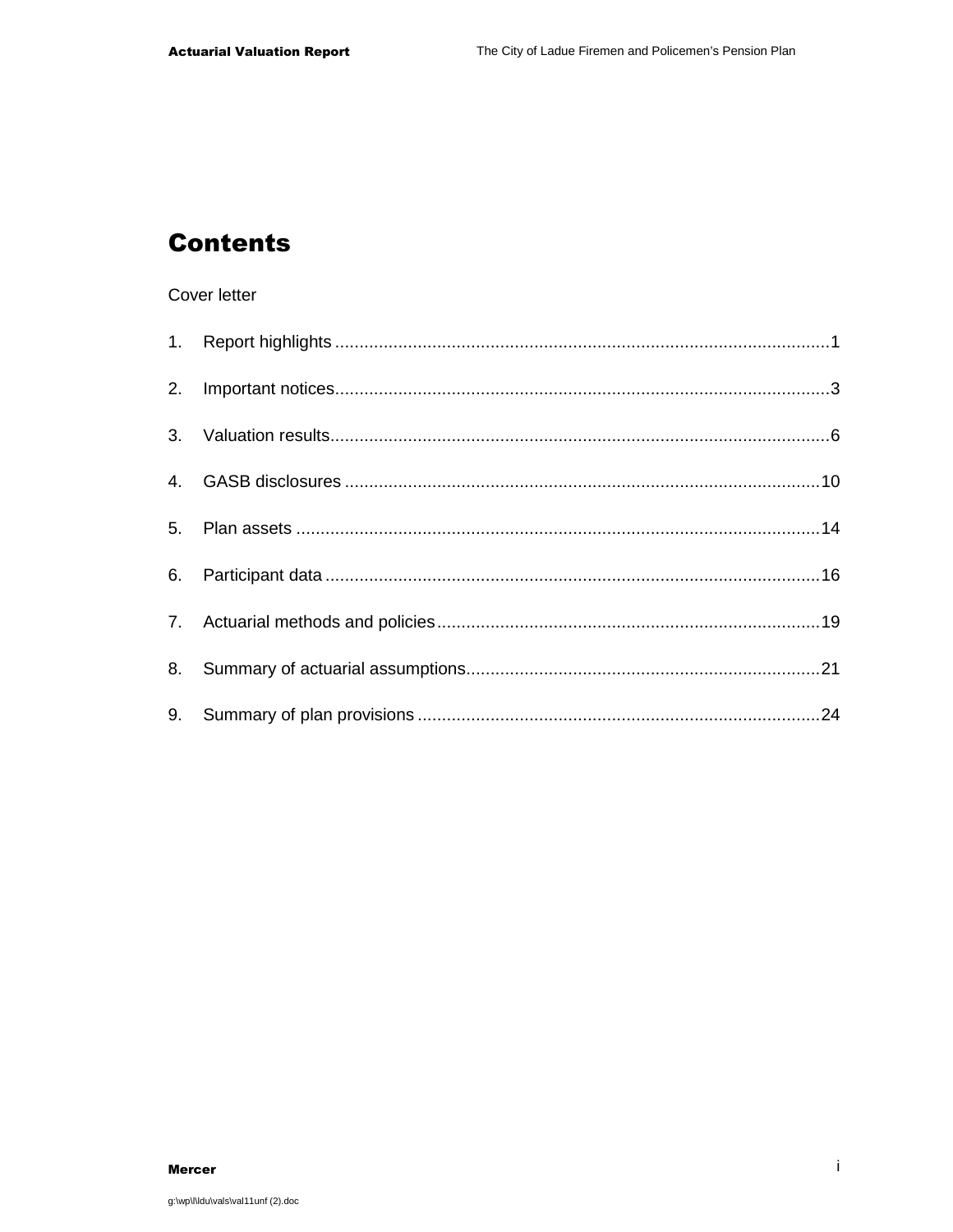# **MERCER**

701 Market Street, Suite 1100 St. Louis, MO 63101 314 588 2500

Mr. Rick Jett Finance Director City of Ladue 9345 Clayton Road Ladue, MO 63124

**Subject:** Actuarial valuation report

Dear Rick:

Submitted in this report are the January 1, 2011 actuarial valuation results for the City of Ladue Firemen and Policemen's Pension Plan. The purposes of this report are to:

- Present Mercer's actuarial estimates of the Plan's liabilities and expenses as of January 1, 2011 for the City of Ladue to incorporate, as the City deems appropriate, in its financial statements; and
- **Provide the funding policy contribution for the year beginning January 1, 2011**

We are available to answer any questions on the material in this report or to provide explanations or further details as appropriate. The undersigned credentialed actuaries meet the Qualification Standards of the American Academy of Actuaries to render the actuarial opinion contained in this report. We are not aware of any direct or material indirect financial interest or relationship, including investments or other services that could create a conflict of interest, that would impair the objectivity of our work.

Respectfully submitted,

Que E Brench

Ann E. Bremehr, FSA Bonita J. Wurst, ASA

Bonito J. Wurst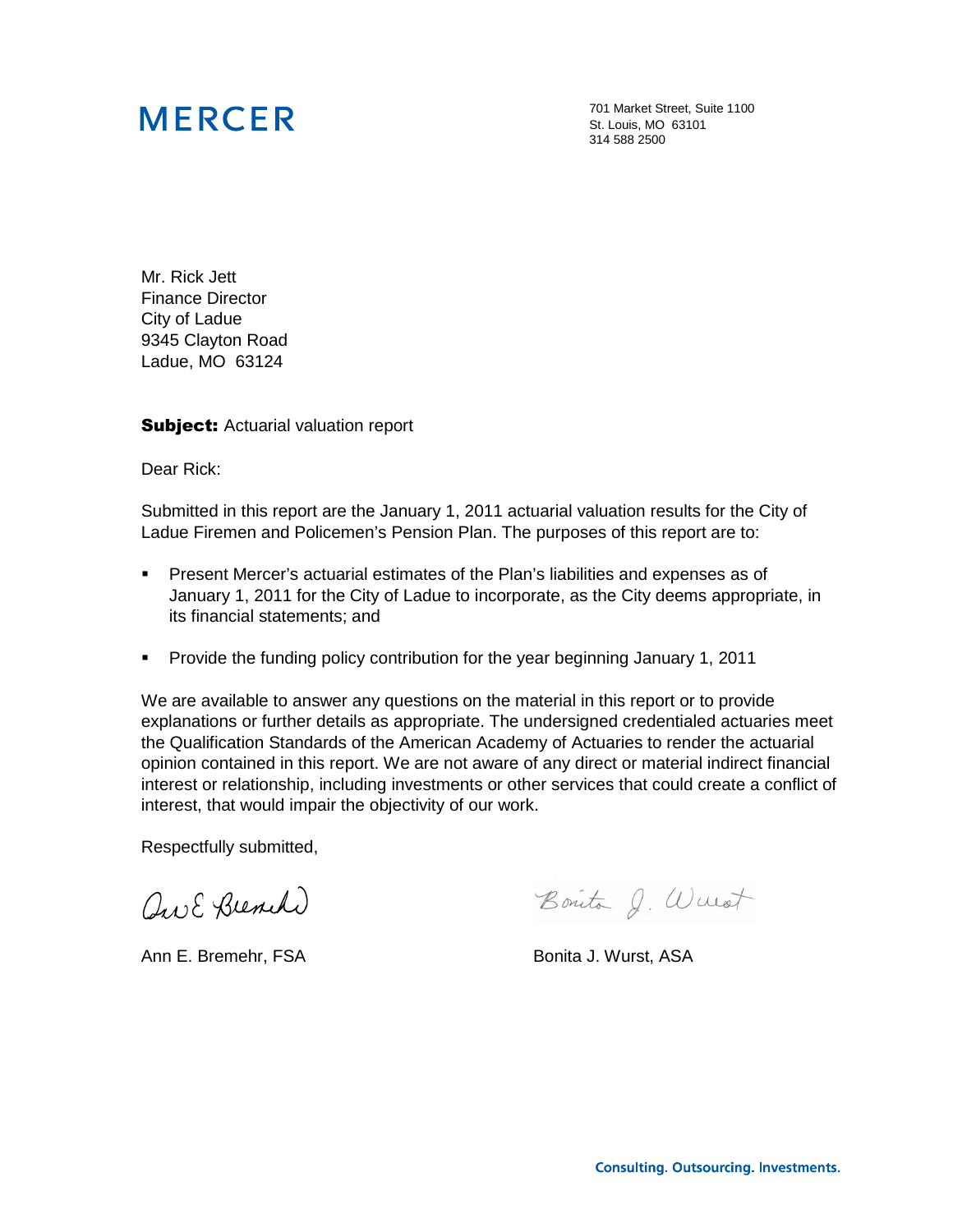## 1. Report highlights

Below are highlights of the results from the January 1, 2011 valuation and a comparison to the last actuarial valuation as of January 1, 2010.

|                                           | <b>January 1, 2011</b> | <b>January 1, 2010</b> |
|-------------------------------------------|------------------------|------------------------|
| Actuarial accrued liability               | \$<br>31,598,942 \$    | 30,728,346             |
| Funded ratio                              | 73.01%                 | 71.90%                 |
| Actuarial asset value                     | 23,071,952             | 22,092,661             |
| Unfunded actuarial accrued liability      | 8,526,990              | 8,635,685              |
| Normal cost                               | 417,849                | 388,486                |
| Funding policy contribution (end of year) | 1,100,673              | 1,092,786              |

Due to the asset smoothing method used, the actuarial value of assets (AVA) used to determine the employer contribution rate(s) in this valuation exceeds the market value of assets (MVA) by 3.8%. Absent future actuarial gains to offset the investment losses being smoothed, future employer contributions will increase as past investment losses become recognized. If asset smoothing methods were not used for this valuation, the employer funding policy contribution, based on the market value of assets, would have been \$1,165,508.

### Changes in plan provisions

There were no changes in plan provisions since the previous valuation.

### Changes in actuarial assumptions

The discount rate was changed from 7.75% to 7.50% and the healthy mortality assumption was changed from RP-2000 combined active/retired, white collar adjustment, with a fixed 7 year projection to the same table with a fixed 17 year projection.

These assumption changes increased the actuarial accrued liability \$1.2 million and increased the funding policy contribution \$122,000.

### Changes in actuarial methods

There were no changes in methods since the previous valuation.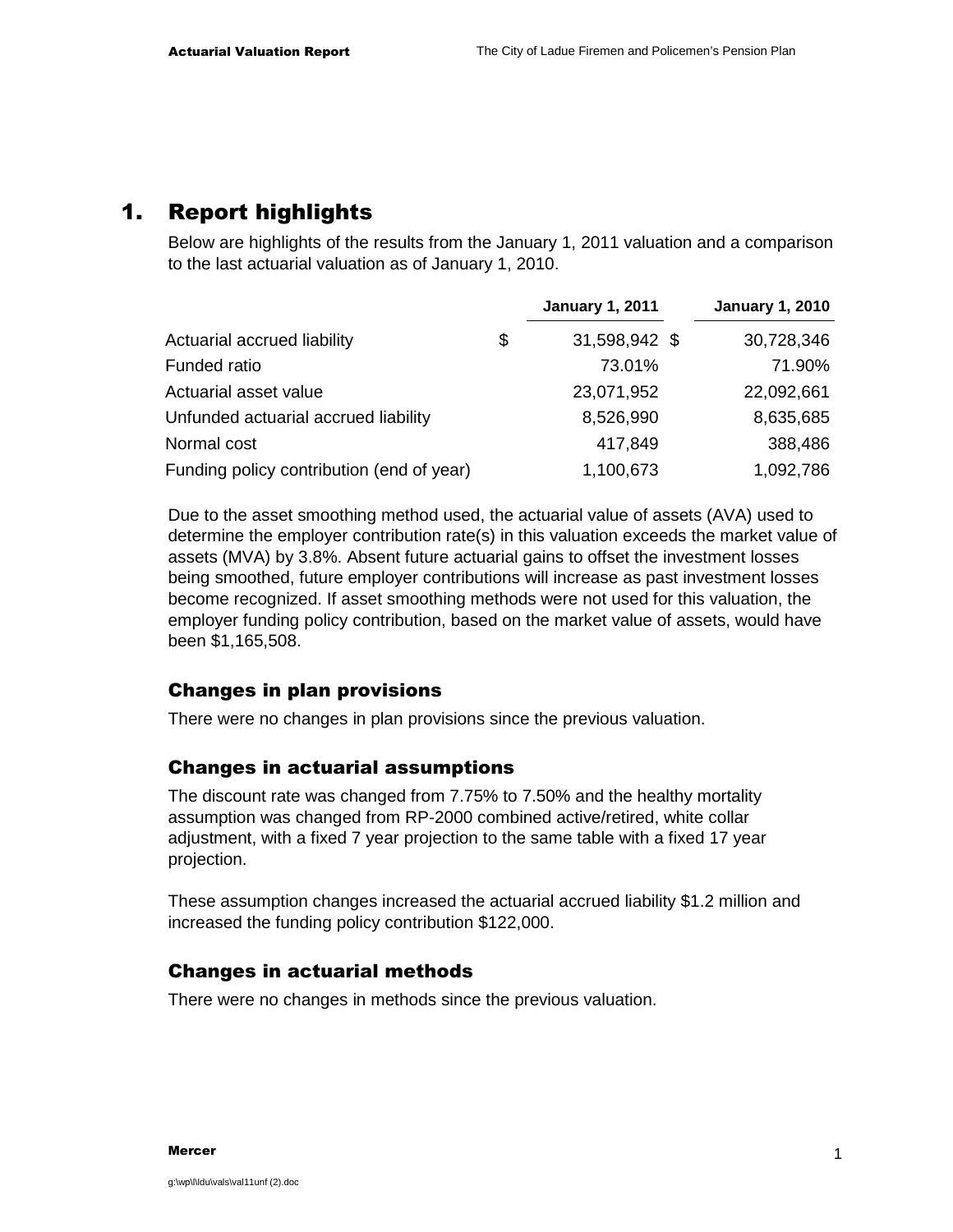### Plan experience during prior plan year

During 2010, the plan experienced a net actuarial gain of \$300,000. This gain consisted of a \$1,000,000 liability gain and a \$700,000 asset loss. During 2010, the yield rate based on the actuarial value of assets was approximately 4.4% compared to an assumed 7.75% return. The return on a market value basis was approximately 13.6%.

The liability gain was primarily due to lower than expected 2010 salary increases.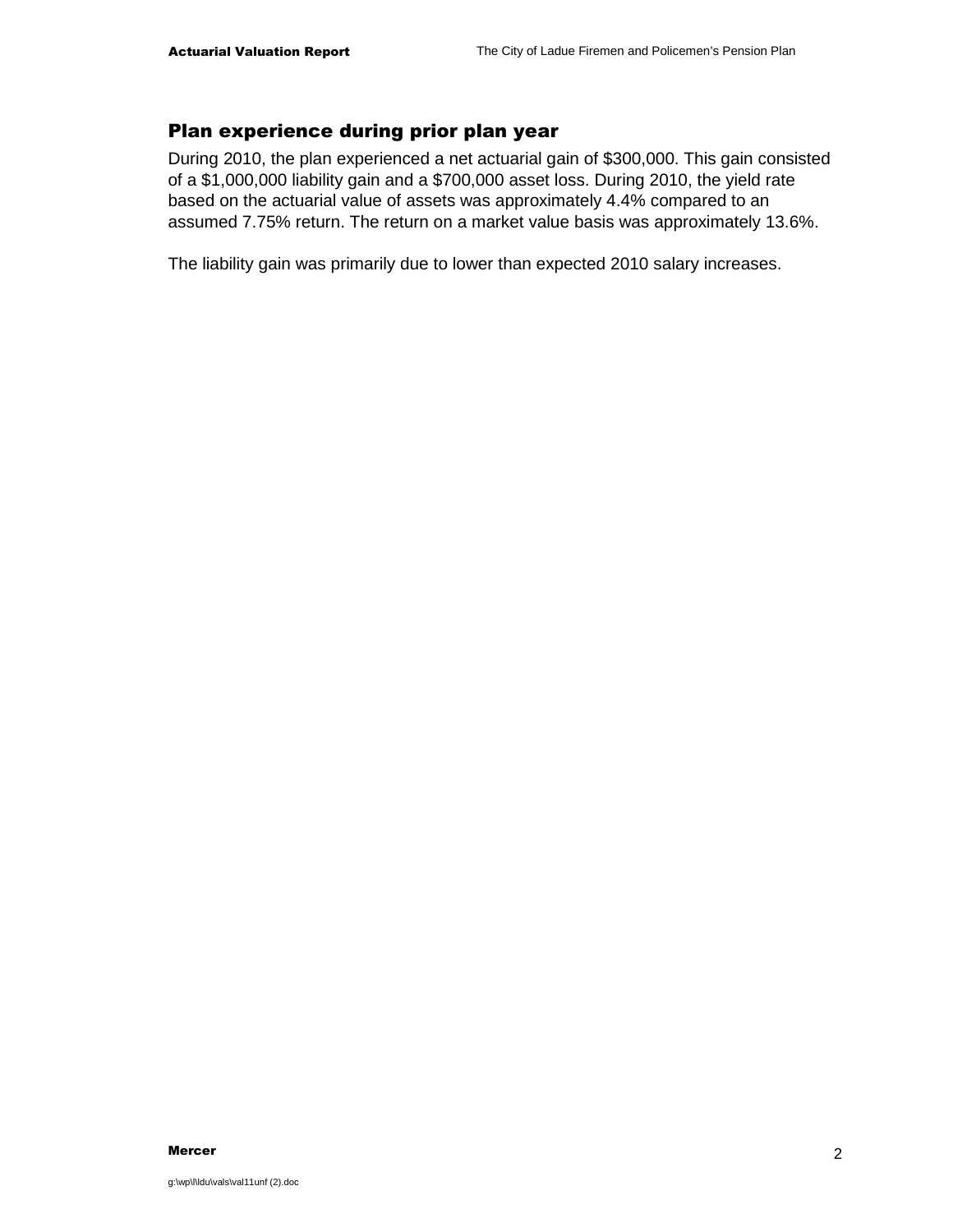### 2. Important notices

Mercer has prepared this report exclusively for the City of Ladue; Mercer is not responsible for reliance upon this report by any other party. Subject to this limitation, the City of Ladue may direct that this report be provided to its auditors.

The only purposes of this report are to:

- Present Mercer's actuarial estimates of the Plan's liabilities and expenses for the City of Ladue to incorporate, as the City deems appropriate, in its financial statements; and
- **Provide the funding policy contribution for the year beginning January 1, 2011**

This report may not be used for any other purpose; Mercer is not responsible for the consequences of any unauthorized use.

Decisions about benefit changes, granting new benefits, investment policy, funding policy, benefit security and/or benefit-related issues should not be made on the basis of this valuation, but only after careful consideration of alternative economic, financial, demographic and societal factors, including financial scenarios that assume future sustained investment losses.

The City of Ladue is solely responsible for selecting the plan's investment policies, asset allocations and individual investments. Mercer's actuaries have not provided any investment advice to the City of Ladue.

A valuation report is only a snapshot of a Plan's estimated financial condition at a particular point in time; it does not predict the Plan's future financial condition or its ability to pay benefits in the future and does not provide any guarantee of future financial soundness of the Plan. Over time, a plan's total cost will depend on a number of factors, including the amount of benefits the plan pays, the number of people paid benefits, the period of time over which benefits are paid, plan expenses and the amount earned on any assets invested to pay benefits. These amounts and other variables are uncertain and unknowable at the valuation date.

Because modeling all aspects of a situation is not possible or practical, we may use summary information, estimates, or simplifications of calculations to facilitate the modeling of future events in an efficient and cost-effective manner. We may also exclude factors or data that are immaterial in our judgment. Use of such simplifying techniques does not, in our judgment, affect the reasonableness of valuation results for the plan.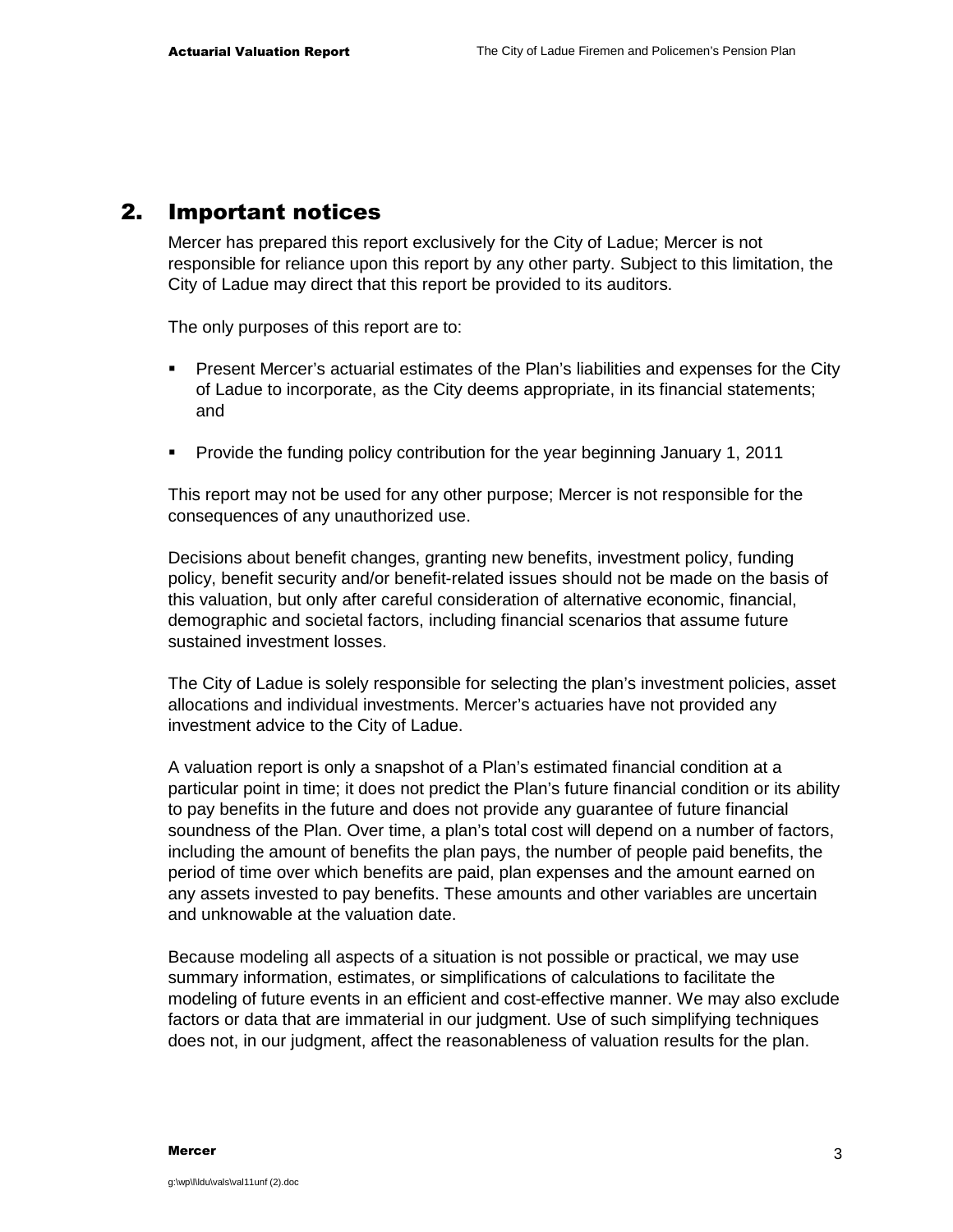To prepare the valuation report, actuarial assumptions, as described in Section 8, are used in a forward looking financial and demographic model to present a single scenario from a wide range of possibilities; the results based on that single scenario are included in the valuation. The future is uncertain and the plan's actual experience will differ from those assumptions; these differences may be significant or material because these results are very sensitive to the assumptions made and, in some cases, to the interaction between the assumptions.

Different assumptions or scenarios within the range of possibilities may also be reasonable and results based on those assumptions would be different. As a result of the uncertainty inherent in a forward looking projection over a very long period of time, no one projection is uniquely "correct" and many alternative projections of the future could also be regarded as reasonable. Two different actuaries could, quite reasonably, arrive at different results based on the same data and different views of the future. A "sensitivity analysis" shows the degree to which results would be different if you substitute alternative assumptions within the range of possibilities for those utilized in this report. We have not been engaged to perform such a sensitivity analysis and thus the results of such an analysis are not included in this report. At the City of Ladue's request, Mercer is available to perform such a sensitivity analysis.

Actuarial assumptions may also be changed from one valuation to the next because of changes in mandated requirements, plan experience, changes in expectations about the future and other factors. A change in assumptions is not an indication that prior assumptions were unreasonable when made.

The calculation of actuarial liabilities for valuation purposes is based on a current estimate of future benefit payments. The calculation includes a computation of the "present value" of those estimated future benefit payments using an assumed discount rate; the higher the discount rate assumption, the lower the estimated liability will be. For purposes of estimating the liabilities (future and accrued) in this report, you selected an assumption based on the expected long term rate of return on plan investments. Using a lower discount rate assumption, such as a rate based on long-term bond yields, could substantially increase the estimated present value of future and accrued liabilities.

Because valuations are a snapshot in time and are based on estimates and assumptions that are not precise and will differ from actual experience, contribution calculations are inherently imprecise. There is no uniquely "correct" level of contributions for the coming plan year.

Valuations do not affect the ultimate cost of the Plan, only the timing of contributions into the Plan. Plan funding occurs over time. Contributions not made this year, for whatever reason, including errors, remain the responsibility of the Plan sponsor and can be made in later years. If the contribution levels over a period of years are lower or higher than necessary, it is normal and expected practice for adjustments to be made to future contribution levels to take account of this with a view to funding the plan over time.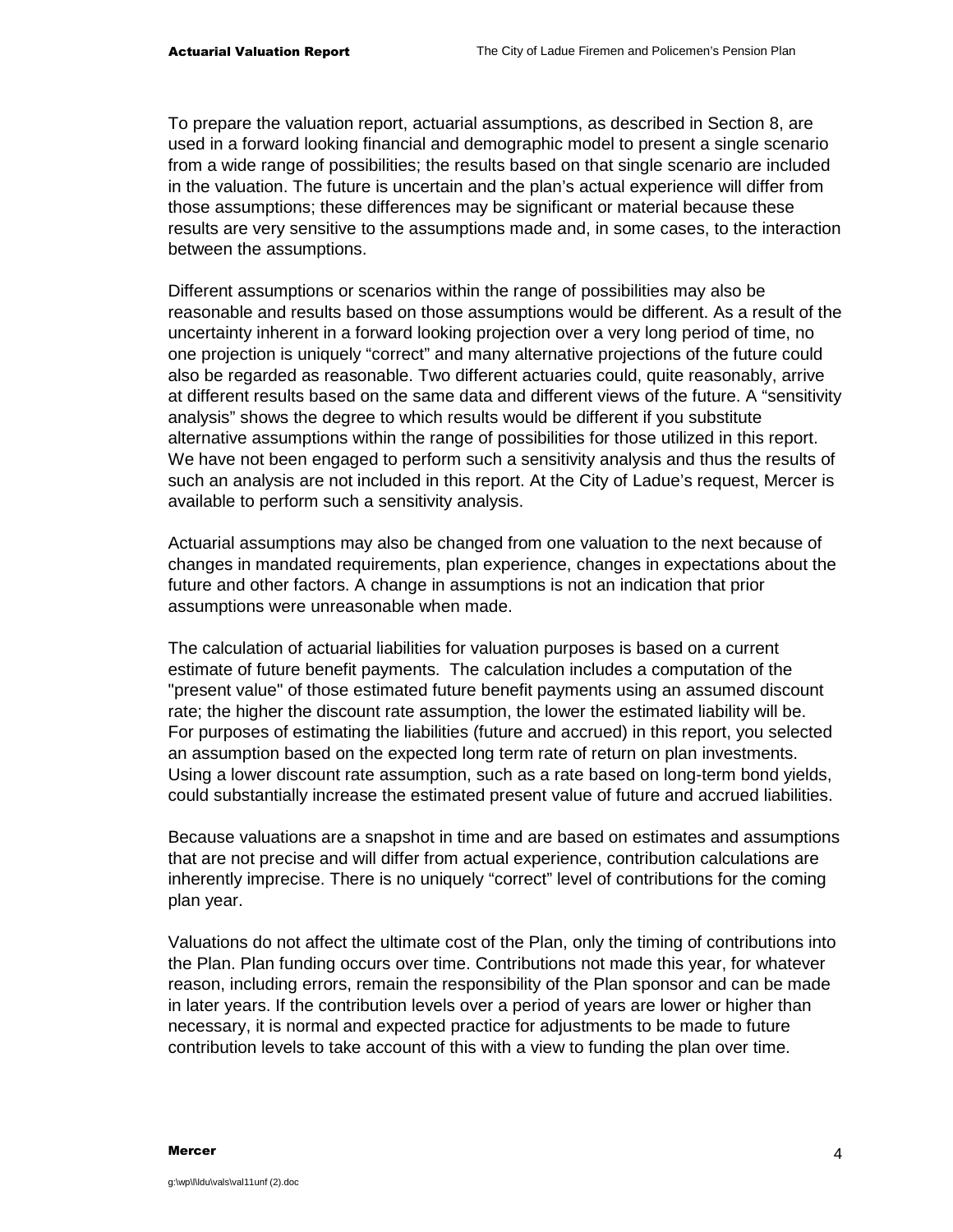Data, computer coding and mathematical errors are possible in the preparation of a valuation involving complex computer programming and thousands of calculations and data inputs. Errors in a valuation discovered after its preparation may be corrected by amendment to the valuation or in a subsequent year's valuation.

Assumptions used are based on the last experience study, as adopted by the Board, with updates to the investment return and mortality assumptions, The City of Ladue is responsible for selecting the plan's funding policy, actuarial valuation methods, asset valuation methods, and assumptions. The policies, methods and assumptions used in this valuation are those that have been so prescribed and are described in Sections 7 and 8. The City of Ladue is solely responsible for communicating to Mercer any changes required thereto.

To prepare this report Mercer has used and relied on financial data and participant data supplied by the City of Ladue and summarized in the valuation report in Sections 5 and 6. The City of Ladue is responsible for ensuring that such participant data provides an accurate description of all persons who are participants under the terms of the plan or otherwise entitled to benefits as of January 1, 2011 that is sufficiently comprehensive and accurate for the purposes of this report. Although Mercer has reviewed the data in accordance with Actuarial Standards of Practice No. 23, Mercer has not verified or audited any of the data or information provided.

Mercer has also used and relied on the plan documents, including amendments, and interpretations of plan provisions, supplied by the City of Ladue as summarized in the valuation report in Section 9. We have assumed for purposes of this valuation that copies of any official plan document including all amendments and collective bargaining agreements as well as any interpretations of any such document have been provided to Mercer along with a written summary of any other substantive commitments. The City of Ladue is solely responsible for the validity, accuracy and comprehensiveness of this information. If any data or plan provisions supplied are not accurate and complete, the valuation results may differ significantly from the results that would be obtained with accurate and complete information; this may require a later revision of this report. Moreover, plan documents may be susceptible to different interpretations, each of which could be reasonable, and that the different interpretations could lead to different valuation results.

The City of Ladue should notify Mercer promptly after receipt of this report if the City of Ladue disagrees with anything contained in the report or is aware of any information that would affect the results of the report that has not been communicated to Mercer or incorporated therein. The report will be deemed final and acceptable to the City of Ladue unless the City of Ladue promptly provides such notice to Mercer.

The information contained in this document (including any attachments) is not intended by Mercer to be used, and it cannot be used, for the purpose of avoiding penalties under the Internal Revenue Code that may be imposed on the taxpayer.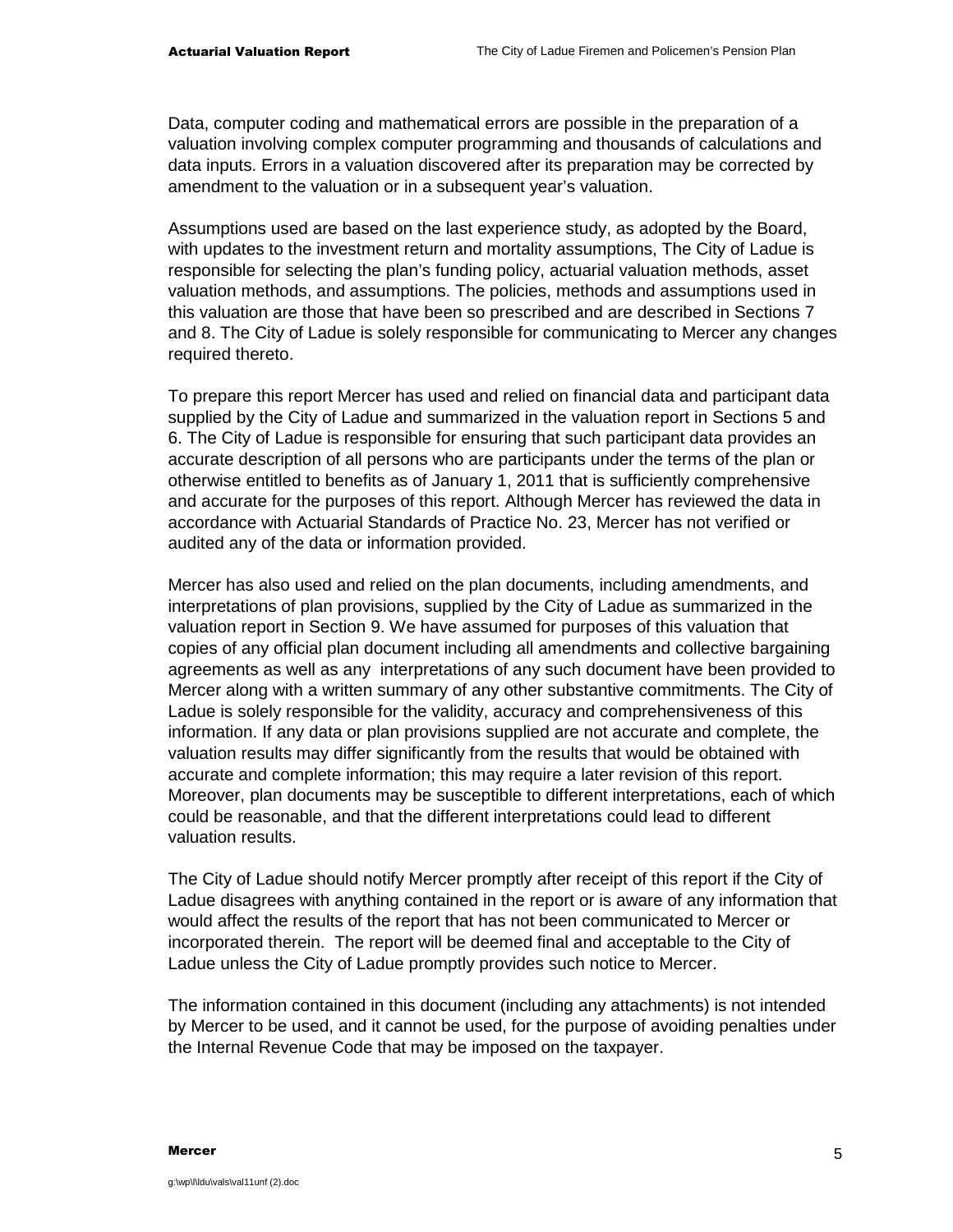## 3. Valuation results

|                                           | <b>Actuarial Valuation as of</b> |                        |                        |  |  |
|-------------------------------------------|----------------------------------|------------------------|------------------------|--|--|
|                                           |                                  | <b>January 1, 2011</b> | <b>January 1, 2010</b> |  |  |
| <b>Funding Valuation</b>                  |                                  |                        |                        |  |  |
| Actuarial accrued liability               | \$                               | 31,598,942 \$          | 30,728,346             |  |  |
| Funded ratio                              |                                  | 73.01%                 | 71.90%                 |  |  |
| Actuarial asset value                     |                                  | 23,071,952             | 22,092,661             |  |  |
| Unfunded actuarial accrued liability      |                                  | 8,526,990              | 8,635,685              |  |  |
| Normal cost                               |                                  | 417,849                | 388,486                |  |  |
| Funding policy contribution (end of year) |                                  | 1,100,673              | 1,092,786              |  |  |
| <b>Participant Data</b>                   |                                  |                        |                        |  |  |
| Number of participants in valuation       |                                  |                        |                        |  |  |
| Active participants                       |                                  | 55                     | 55                     |  |  |
| Participants with deferred benefits       |                                  | 2                      | $\Omega$               |  |  |
| Participants receiving benefits           |                                  | 51                     | 51                     |  |  |
| Total                                     |                                  | 108                    | 106                    |  |  |
| <b>Active Participant Statistics</b>      |                                  |                        |                        |  |  |
| Average age                               |                                  | 41.6                   | 41.4                   |  |  |
| Average years of service                  |                                  | 14.4                   | 14.0                   |  |  |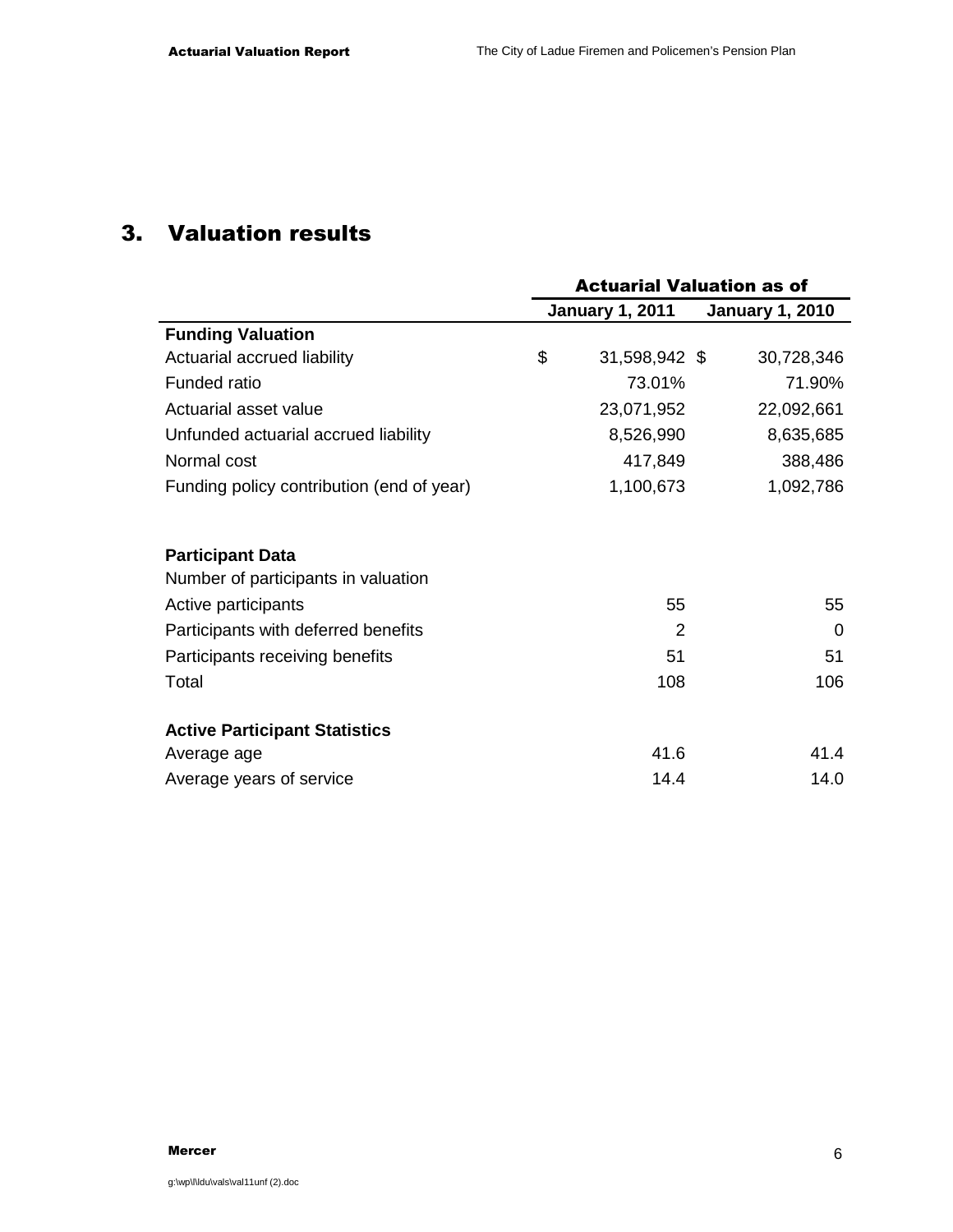### **Unfunded actuarial accrued liability**

The actuarial accrued liability is the present value of projected plan benefits allocated to past service by the actuarial funding method being used.

|                                                                            | <b>January 1, 2011</b> | <b>January 1, 2010</b> |            |  |
|----------------------------------------------------------------------------|------------------------|------------------------|------------|--|
| 1. Actuarial accrued liability                                             |                        |                        |            |  |
| a. Active participants                                                     |                        |                        |            |  |
| <b>Retirement benefits</b>                                                 | \$<br>13,089,129       | \$                     | 12,405,863 |  |
| Withdrawal benefits                                                        | 0                      |                        | O          |  |
| Disability benefits                                                        | 352,650                |                        | 360,824    |  |
| Death benefits                                                             | 88,796                 |                        | 148,969    |  |
| Return of contributions                                                    | (68, 419)              |                        | (62, 845)  |  |
| Total                                                                      | 13,462,156             |                        | 12,852,811 |  |
| b. Participants with deferred benefits                                     | 152,054                |                        | 0          |  |
| c. Participants receiving benefits                                         | 17,984,732             |                        | 17,875,535 |  |
| d. Actuarial accrued liability $(a + b + c)$                               | 31,598,942             |                        | 30,728,346 |  |
| 2. Actuarial asset value                                                   | 23,071,952             |                        | 22,092,661 |  |
| 3. Funded ratio $(2. \div 1.d.)$                                           | 73.01%                 |                        | 71.90%     |  |
| 4. Unfunded actuarial accrued liability<br>$(1.d. - 2., not less than $0)$ | \$<br>8,526,990        | S                      | 8,635,685  |  |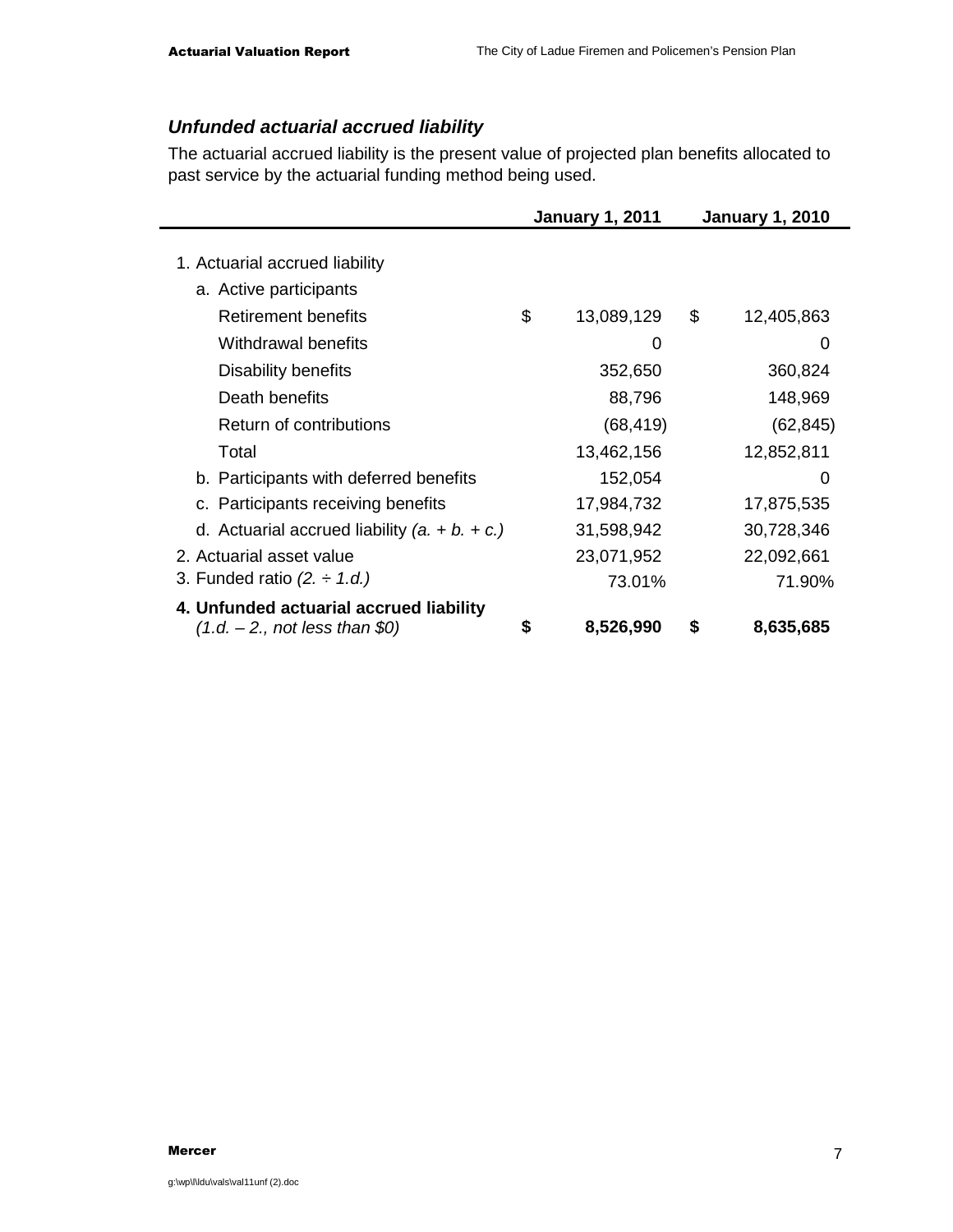### **Normal Cost**

The components of normal cost under the plan's funding method are:

| <b>Component</b>                   | <b>January 1, 2011</b> | <b>January 1, 2010</b> |         |  |
|------------------------------------|------------------------|------------------------|---------|--|
| 1. Normal cost                     |                        |                        |         |  |
| a. Retirement benefits             | \$<br>449,240          | \$                     | 427,845 |  |
| b. Withdrawal benefits             | 0                      |                        | 0       |  |
| c. Disability benefits             | 29,917                 |                        | 28,872  |  |
| d. Death benefits                  | 12,645                 |                        | 14,232  |  |
| e. Return of contributions         | 16,368                 |                        | 17,566  |  |
| <b>Expenses</b>                    | 25,000                 |                        | 25,000  |  |
| g. Total                           | 533,170                |                        | 513,515 |  |
| 2. Expected employee contributions | 115,321                |                        | 125,029 |  |
| 3. Total normal cost $(1.g. -2.)$  | \$<br>417,849          | \$                     | 388,486 |  |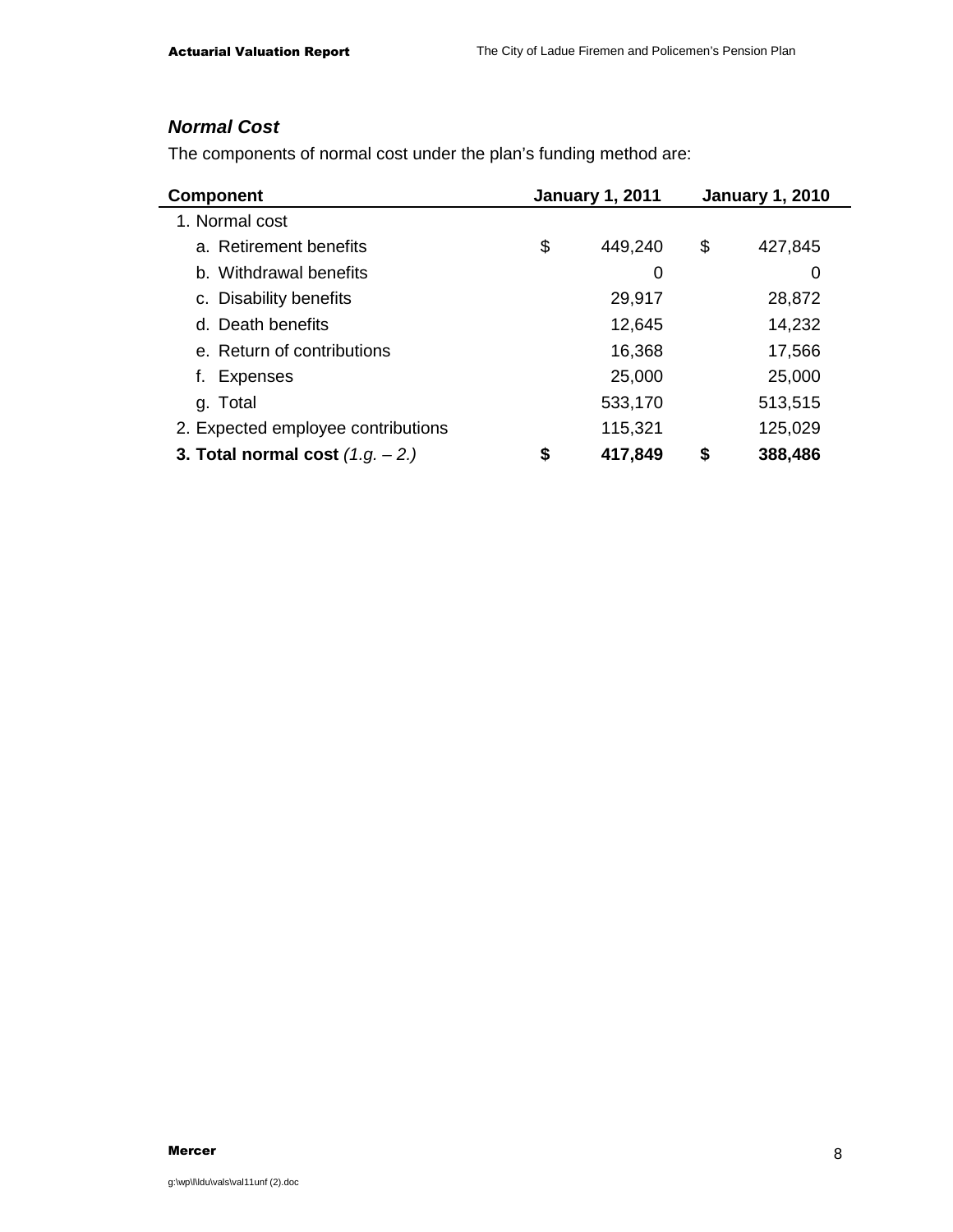### **Funding policy contribution**

The funding policy contribution consists of the normal cost calculated under the entry age cost method, a 20-year amortization of the unfunded actuarial accrued liability (as a level percentage of projected pay) and interest to the end of the plan year.

|                                                                                       | <b>Plan year ending</b> |                                     |  |           |  |
|---------------------------------------------------------------------------------------|-------------------------|-------------------------------------|--|-----------|--|
|                                                                                       |                         | December 31, 2011 December 31, 2010 |  |           |  |
| 1. Normal cost at beginning of year                                                   | \$                      | 417,849 \$                          |  | 388,486   |  |
| 2. 20-year amortization of the unfunded<br>actuarial accrued liability at end of year |                         | 648,098                             |  | 670,316   |  |
| 3. Interest on 1. to end of year                                                      |                         | 34,726                              |  | 33,984    |  |
| 4. Funding policy contribution<br>$(1. + 2. + 3.)$                                    | S                       | 1,100,673 \$                        |  | 1,092,786 |  |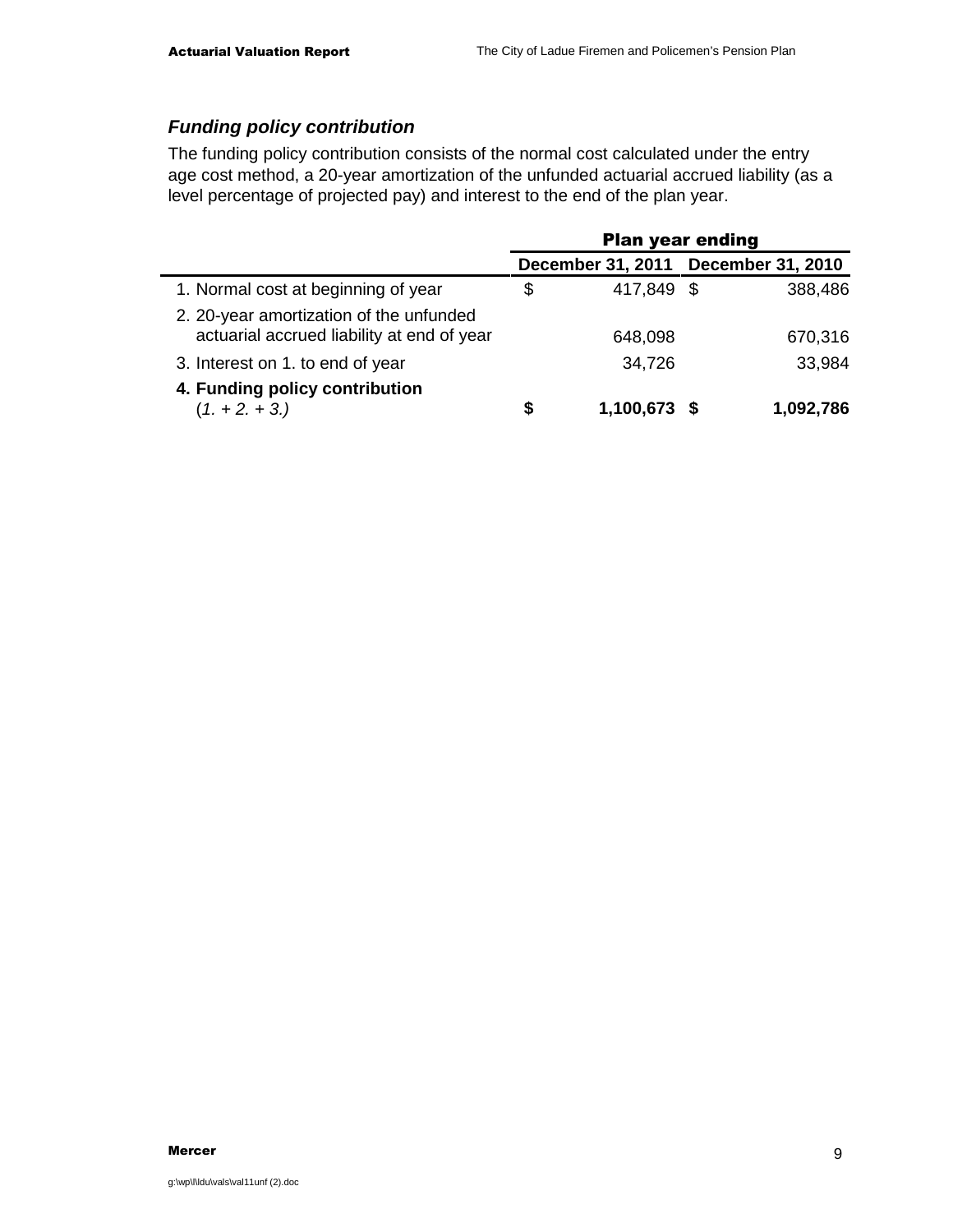## 4. GASB disclosures

Provided below is the financial reporting information for the plan.

### **Schedule of funding progress**

| <b>Actuarial</b><br>Valuation<br><b>Date</b> | <b>Actuarial</b><br>Value of<br><b>Assets</b><br>(a) | <b>Actuarial</b><br><b>Accrued</b><br>Liability (AAL)<br><b>Entry Age</b><br>(b) | <b>Unfunded</b><br>AAL (UAAL)<br>$(b) - (a)$ | <b>Funded</b><br>Ratio<br>(a)/(b) | <b>Covered</b><br><b>Payroll</b><br>(c) | UAAL as a<br>Percentage<br>of Covered<br><b>Payroll</b><br>$(b) - (a)$<br>(c) |  |
|----------------------------------------------|------------------------------------------------------|----------------------------------------------------------------------------------|----------------------------------------------|-----------------------------------|-----------------------------------------|-------------------------------------------------------------------------------|--|
| 01/01/2002                                   | \$<br>17,007,931                                     | \$<br>19,295,567                                                                 | \$<br>2,287,636                              | 88.1%                             | \$<br>3,428,896                         | 66.7%                                                                         |  |
| 01/01/2003                                   | 15,204,281                                           | 21,411,392                                                                       | 6,207,111                                    | 71.0%                             | 3,586,895                               | 173.0%                                                                        |  |
| 01/01/2004                                   | 17,194,086                                           | 23,255,866                                                                       | 6,061,780                                    | 73.9%                             | 3,581,760                               | 169.2%                                                                        |  |
| 01/01/2005                                   | 17,267,814                                           | 24,530,293                                                                       | 7,262,479                                    | 70.4%                             | 3,651,659                               | 198.9%                                                                        |  |
| 01/01/2006                                   | 17,426,067                                           | 25,861,569                                                                       | 8,435,502                                    | 67.4%                             | 3,782,856                               | 223.0%                                                                        |  |
| 01/01/2007                                   | 18,106,583                                           | 27,471,232                                                                       | 9,364,649                                    | 65.9%                             | 4,102,912                               | 228.2%                                                                        |  |
| 01/01/2008                                   | 19,999,879                                           | 28,526,368                                                                       | 8,526,489                                    | 70.1%                             | 4,245,175                               | 200.9%                                                                        |  |
| 01/01/2009                                   | 18,266,006                                           | 29,214,709                                                                       | 10,948,703                                   | 62.5%                             | 4,469,088                               | 245.0%                                                                        |  |
| 01/01/2010                                   | 22,092,661                                           | 30,728,346                                                                       | 8,635,685                                    | 71.9%                             | 4,447,537                               | 194.2%                                                                        |  |
| 01/01/2011                                   | 23,071,952                                           | 31,598,942                                                                       | 8,526,990                                    | 73.0%                             | 4,246,707                               | 200.8%                                                                        |  |

While not required by the governmental accounting standards, the following schedule shows the funding progress of the plan based on the market value of assets.

| <b>Actuarial</b><br><b>Valuation</b><br><b>Date</b> | <b>Market</b><br>Value of<br><b>Assets</b><br>(a) |     | <b>Actuarial</b><br><b>Accrued</b><br><b>Liability (AAL)</b><br><b>Entry Age</b><br>(b) | <b>Unfunded</b><br>AAL<br>$(b) - (a)$ |            | <b>Funded</b><br>Ratio<br>(a)/(b) |       | Covered<br><b>Payroll</b><br>(c) | UAAL as a<br>Percentage<br>of Covered<br><b>Payroll</b><br>$(b) - (a)$<br>(c) |
|-----------------------------------------------------|---------------------------------------------------|-----|-----------------------------------------------------------------------------------------|---------------------------------------|------------|-----------------------------------|-------|----------------------------------|-------------------------------------------------------------------------------|
| 01/01/2008                                          | \$<br>19,843,121                                  | \$. | 28,526,368                                                                              | \$                                    | 8,683,247  |                                   | 69.6% | \$<br>4,245,175                  | 204.5%                                                                        |
| 01/01/2009                                          | 15,221,672                                        |     | 29,214,709                                                                              |                                       | 13,993,037 |                                   | 52.1% | 4,469,088                        | 313.1%                                                                        |
| 01/01/2010                                          | 19,545,180                                        |     | 30,728,346                                                                              |                                       | 11,183,166 |                                   | 63.6% | 4,447,537                        | 251.4%                                                                        |
| 01/01/2011                                          | 22,218,930                                        |     | 31,598,942                                                                              |                                       | 9,380,012  |                                   | 70.3% | 4,246,707                        | 220.9%                                                                        |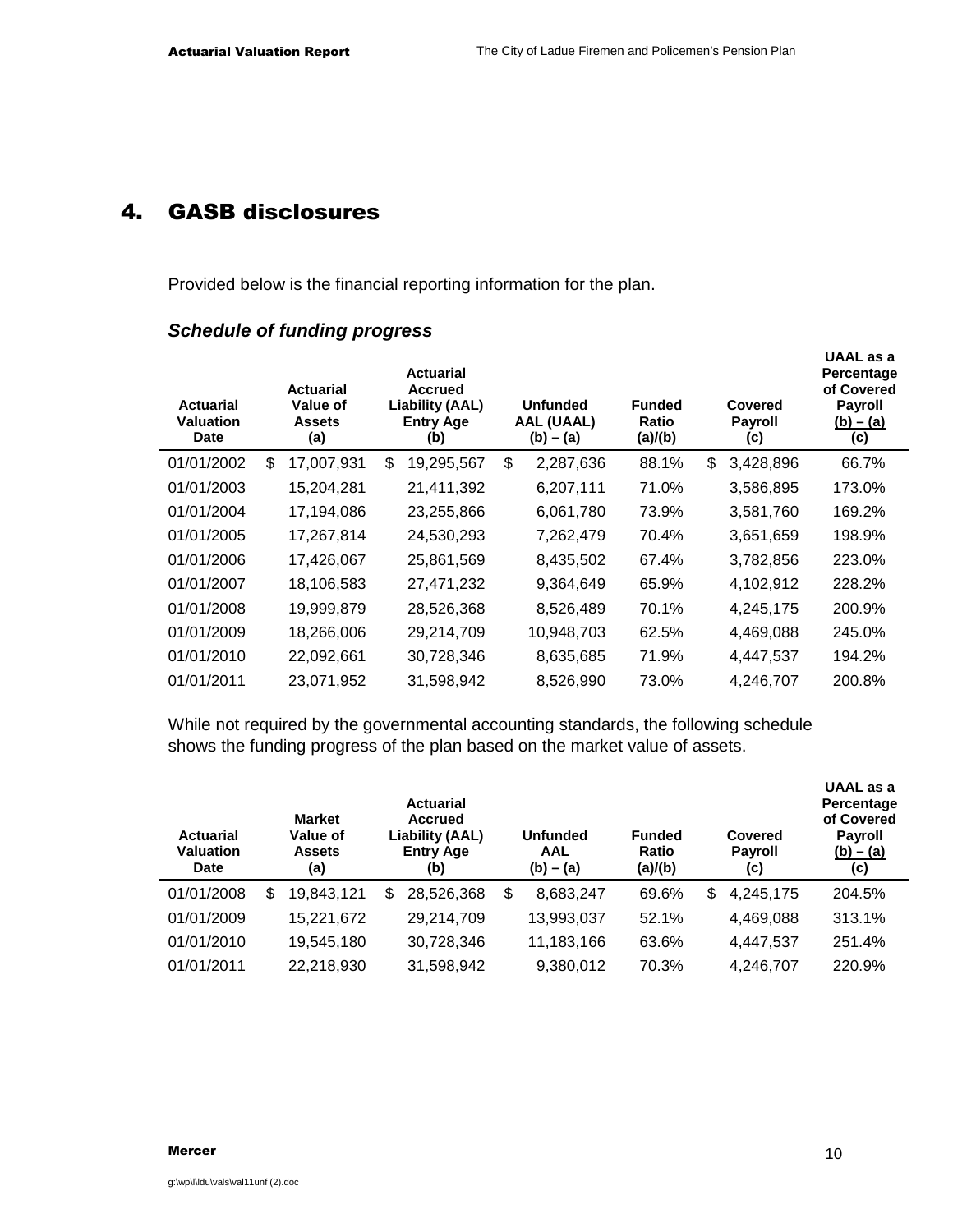### **Schedule of employer contributions**

The annual required contributions as defined in the governmental accounting standards and ratio of actual to required contributions are as follows:

| <b>Annual Required</b>        |    |                     |                               |  |  |  |  |  |  |  |
|-------------------------------|----|---------------------|-------------------------------|--|--|--|--|--|--|--|
| <b>Year Ended December 31</b> |    | <b>Contribution</b> | <b>Percentage Contributed</b> |  |  |  |  |  |  |  |
| 2002                          | \$ | 567,169             | 100%                          |  |  |  |  |  |  |  |
| 2003                          |    | 910,979             | 100%                          |  |  |  |  |  |  |  |
| 2004                          |    | 906,696             | 100%                          |  |  |  |  |  |  |  |
| 2005                          |    | 983,068             | 100%                          |  |  |  |  |  |  |  |
| 2006                          |    | 1,129,573           | 100%                          |  |  |  |  |  |  |  |
| 2007                          |    | 1,210,076           | 150%                          |  |  |  |  |  |  |  |
| 2008                          |    | 1,055,357           | 212%                          |  |  |  |  |  |  |  |
| 2009                          |    | 1,255,382           | 180%                          |  |  |  |  |  |  |  |
| 2010                          |    | 1,092,786           | 155%                          |  |  |  |  |  |  |  |
| 2011                          |    | 1,100,673           | $\star$                       |  |  |  |  |  |  |  |

\* Cannot be determined until all 2011 contributions have been made.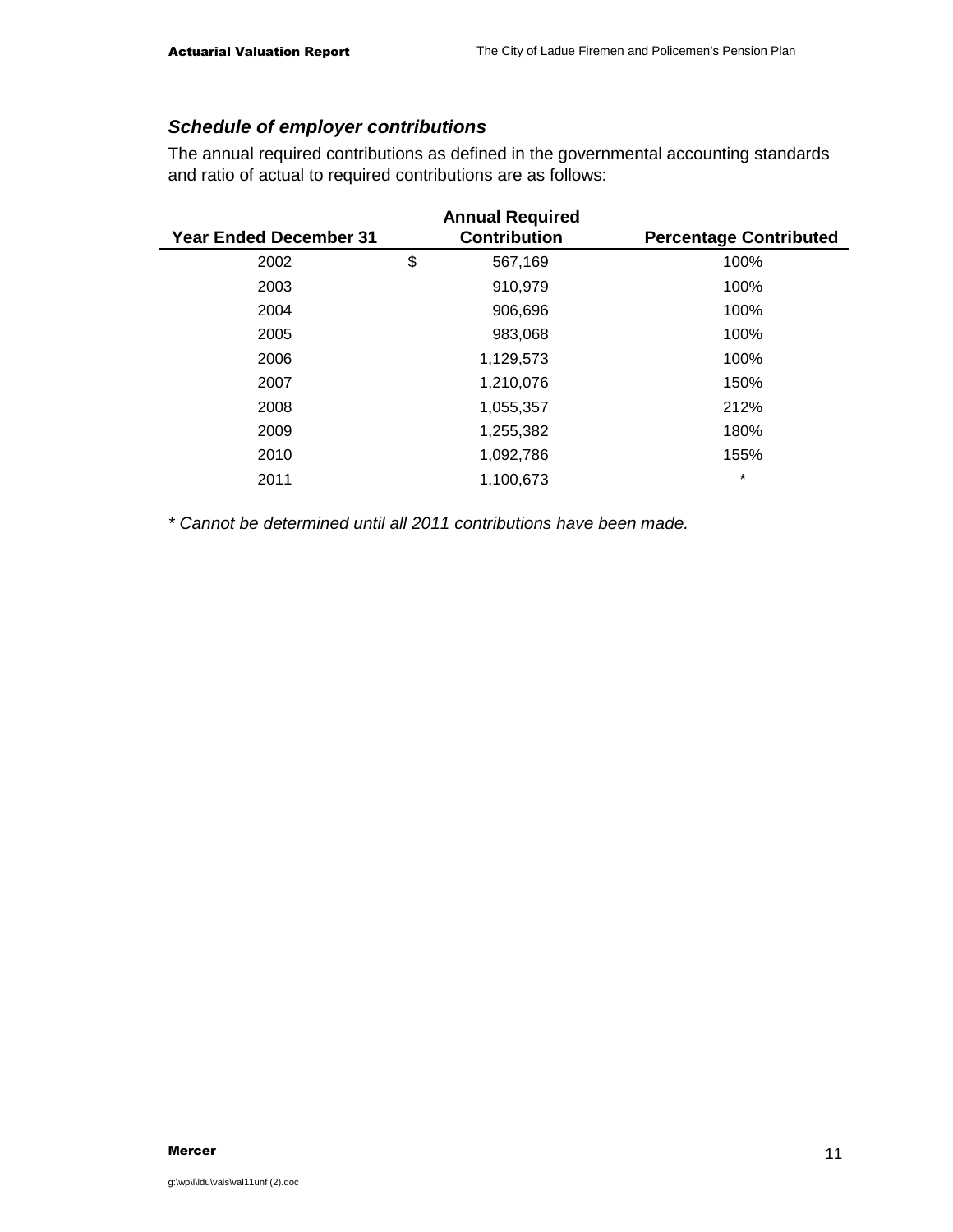## Financial reporting accounting requirements – net pension cost and net pension obligation

Provided below is additional information required for financial reporting by the City of Ladue.

### **Annual pension cost and net pension obligation**

The City's annual pension cost and net pension obligation for the City's fiscal years ending December 31, 2011 and December 31, 2010 are as follows:

|    |                                                              | <b>December 31, 2011</b> |    | <b>December 31, 2010</b> |
|----|--------------------------------------------------------------|--------------------------|----|--------------------------|
|    | 1. Annual required contribution                              | \$<br>1,100,673          | \$ | 1,092,786                |
| 2. | Interest on net pension obligation                           | (253, 801)               |    | (215, 787)               |
| 3. | Adjustment to annual required<br>contribution                | (257, 204)               |    | (216, 126)               |
|    | 4. Annual pension cost $(1. + 2. - 3.)$                      | 1,104,076                |    | 1,093,125                |
| 5. | Contributions made                                           | $\star$                  |    | 1,692,786                |
| 6. | Increase (decrease) in net pension<br>obligation $(4. - 5.)$ | $\star$                  |    | (599, 661)               |
|    | 7. Net pension obligation beginning of<br>year               | (3,384,014)              |    | (2,784,353)              |
| 8. | Net pension obligation end of year<br>$(6. + 7.)$            | \$<br>*                  | S  | (3,384,014)              |

\* Cannot be determined until all 2011 contributions have been made.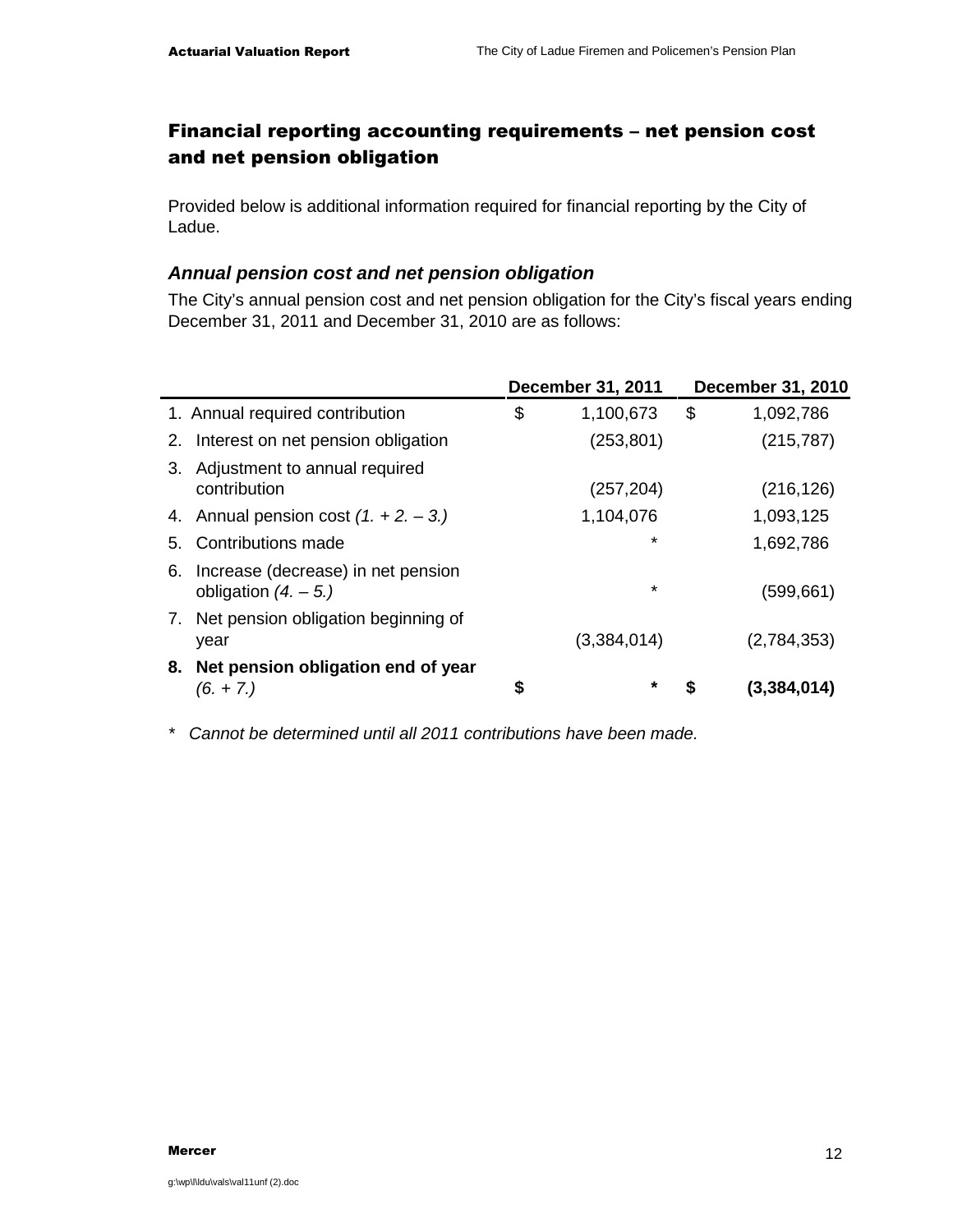| <b>Fiscal Year Ending</b> | <b>Annual Pension</b><br>Cost (APC) | Percentage of<br><b>APC Contributed</b> | <b>Net Pension</b><br><b>Obligation</b> |
|---------------------------|-------------------------------------|-----------------------------------------|-----------------------------------------|
| 2002                      | \$<br>567,169                       | 100.0%                                  | \$<br>0                                 |
| 2003                      | 910,979                             | 100.0%                                  | 0                                       |
| 2004                      | 906,696                             | 100.0%                                  | 0                                       |
| 2005                      | 983,068                             | 100.0%                                  | 0                                       |
| 2006                      | 1,129,573                           | 100.0%                                  | 0                                       |
| 2007                      | 1,210,076                           | 149.6%                                  | (600,000)                               |
| 2008                      | 1,055,430                           | 212.2%                                  | (1,784,570)                             |
| 2009                      | 1,255,599                           | 179.6%                                  | (2,784,353)                             |
| 2010                      | 1,093,125                           | 154.9%                                  | (3,384,014)                             |
| 2011                      | 1,104,076                           | $\star$                                 | $\star$                                 |

### **Trend Information**

\* Cannot be determined until all 2011 contributions have been made.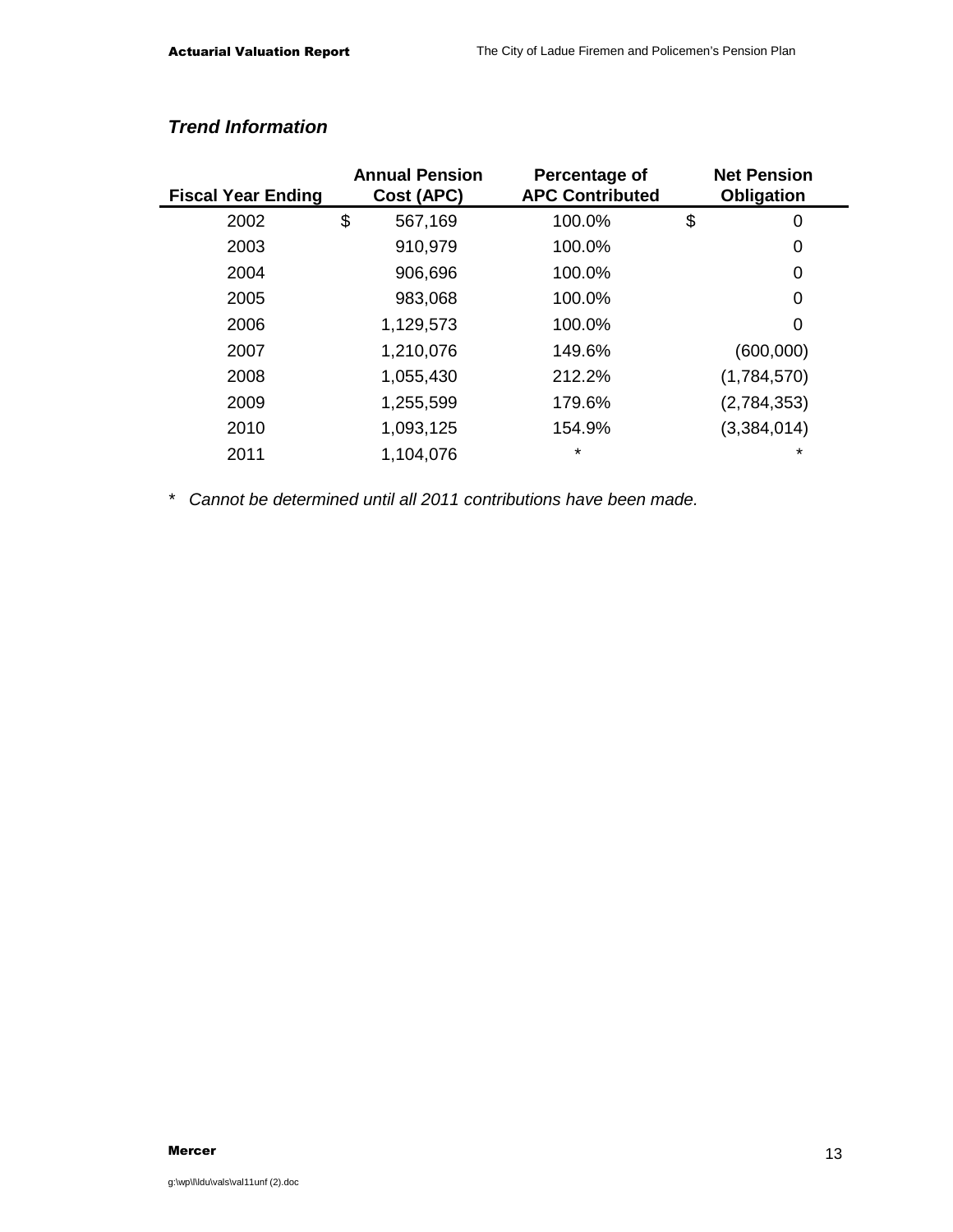## 5. Plan assets

| <b>Summary of assets</b>                          | <b>Market Value as of</b><br><b>December 31, 2010</b> | <b>Percentage of Total</b> |
|---------------------------------------------------|-------------------------------------------------------|----------------------------|
| Cash or cash equivalents:                         | \$<br>549,810                                         | 2.47%                      |
| Investments:                                      |                                                       |                            |
| Corporate bond funds<br>$\blacksquare$            | 7,220,938                                             | 32.50%                     |
| Corporate stocks - domestic<br>$\blacksquare$     | 9,657,889                                             | 43.47%                     |
| Corporate stock – international<br>$\blacksquare$ | 2,610,690                                             | 11.75%                     |
| Alternative investments<br>$\blacksquare$         | 1,986,394                                             | 8.94%                      |
| Accounts receivable                               | 46,128                                                | 0.21%                      |
| Prepaid expense                                   | 147,081                                               | 0.66%                      |
| Net assets                                        | \$<br>22,218,930                                      | 100.00%                    |
|                                                   |                                                       |                            |

|                                                      | <b>Plan year ending</b> |                          |    |                          |  |  |
|------------------------------------------------------|-------------------------|--------------------------|----|--------------------------|--|--|
| Reconciliation of assets (market value)              |                         | <b>December 31, 2010</b> |    | <b>December 31, 2009</b> |  |  |
| Net assets at beginning of year                      | \$                      | 19,545,180               | \$ | 15,221,672               |  |  |
| Contributions received                               |                         |                          |    |                          |  |  |
| City                                                 |                         | 1,692,786                |    | 2,255,382                |  |  |
| Employee                                             |                         | 129,609                  |    | 136,030                  |  |  |
| Investment earnings                                  |                         |                          |    |                          |  |  |
| Interest and dividends                               |                         | 608,571                  |    | 525,206                  |  |  |
| Realized and unrealized gain/(loss)                  |                         | 2,114,560                |    | 3,163,414                |  |  |
| Other income                                         |                         |                          |    | 0                        |  |  |
| <b>Disbursements</b>                                 |                         |                          |    |                          |  |  |
| Benefit payments to participants or<br>beneficiaries |                         | (1,782,193)              |    | (1,687,646)              |  |  |
| Investment expenses<br>٠                             |                         | (56,734)                 |    | (47, 118)                |  |  |
| Administrative expenses                              |                         | (32, 849)                |    | (21,760)                 |  |  |
| Net income                                           | \$                      | 2,673,750                | \$ | 4,323,508                |  |  |
| Net assets at end of year                            | \$                      | 22,218,930               | \$ | 19,545,180               |  |  |
| Actual investment return                             |                         | 13.64%                   |    | 23.40%                   |  |  |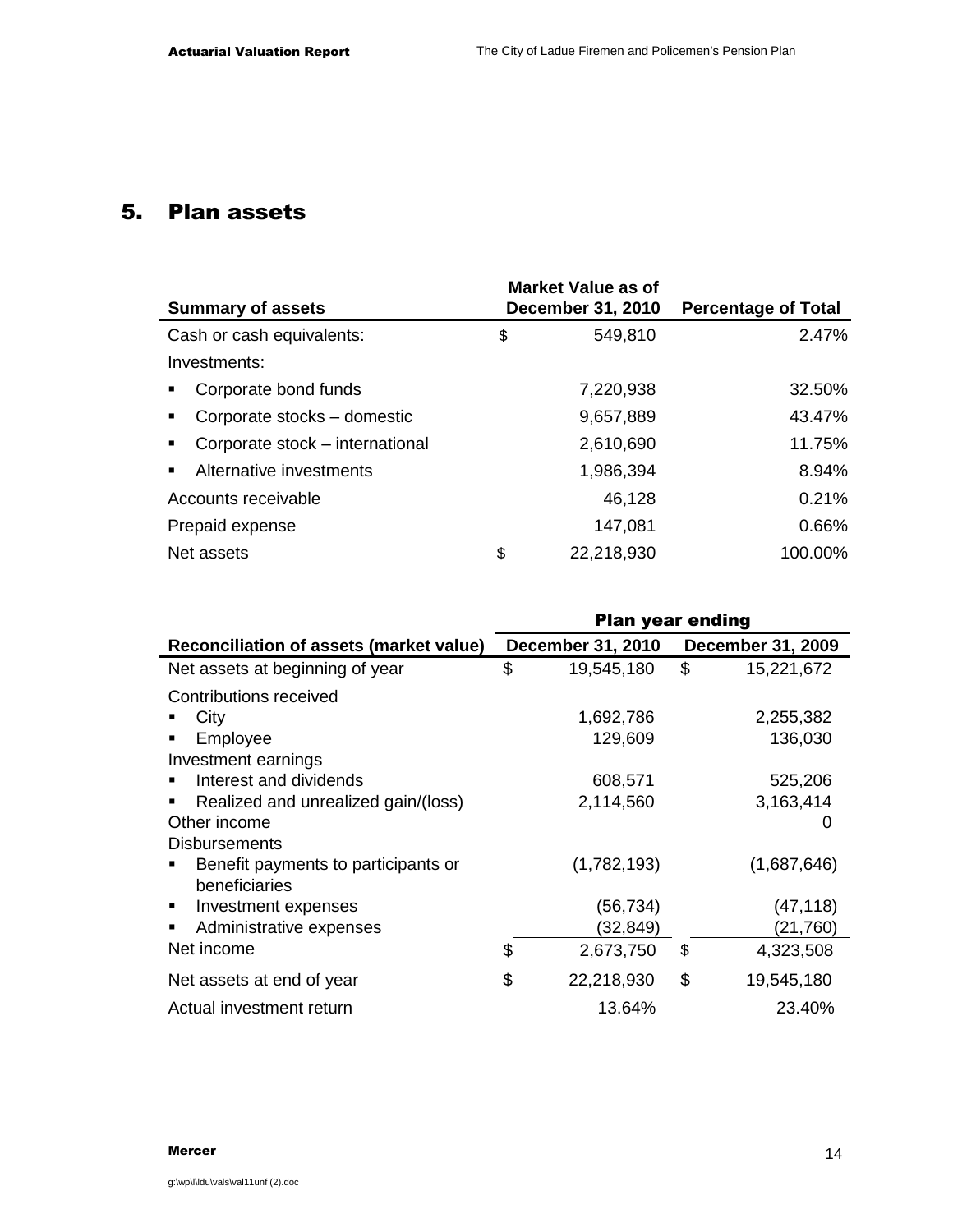### **Actuarial value of assets**

| 1. Preliminary actuarial value of assets at January 1, 2010     | \$<br>22,092,661 |
|-----------------------------------------------------------------|------------------|
| 2. Contributions                                                | 1,822,395        |
| 3. Benefit payments                                             | (1,782,193)      |
| 4. Expenses                                                     | (32, 849)        |
| 5. Expected interest at 7.75% on $1. + 2. + 3. + 4.$            | 1,712,466        |
| 6. Expected actuarial value of assets at December 31, 2010      |                  |
| $(1 + 2 + 3 + 4 + 5)$                                           | 23,812,480       |
| 7. Market value of assets at December 31, 2010                  | 22,218,930       |
| 8. Adjustments to reflect market value (see following table)    | (740, 528)       |
| 9. Preliminary actuarial value at December 31, 2010 $(6. + 8.)$ | 23,071,952       |
| 10. 80% of market value at December 31, 2010                    | 17,775,144       |
| 11. 120% of market value at December 31, 2010                   | 26,662,716       |
| 12. Actuarial value of assets at December 31, 2010              |                  |
| (9., but not less than 10. nor more than 11.)                   | 23,071,952       |

### **Schedule of market value adjustments**

| Year  | Gain/(Loss)<br><b>Base</b> |    | <b>Unrecognized</b><br><b>Balance</b><br>1/1/2010 | 12/31/2010<br><b>Adjustment</b> | <b>Unrecognized</b><br><b>Balance</b><br>1/1/2011 |
|-------|----------------------------|----|---------------------------------------------------|---------------------------------|---------------------------------------------------|
| 2006  | \$<br>528,778              | \$ | 105,754                                           | \$<br>105,754                   | \$<br>0                                           |
| 2007  | (286, 279)                 |    | (114, 511)                                        | (57, 256)                       | (57,255)                                          |
| 2008  | (6,902,632)                |    | (4, 141, 580)                                     | (1,380,526)                     | (2,761,054)                                       |
| 2009  | 2,003,570                  |    | 1,602,856                                         | 400,714                         | 1,202,142                                         |
| 2010  | 953,931                    |    | N/A                                               | 190,786                         | 763,145                                           |
| Total | N/A                        | S  | (2,547,481)                                       | \$<br>(740, 528)                | \$<br>(853, 022)                                  |

 $1$  7. – 6. – Unrecognized balance January 1, 2010.

-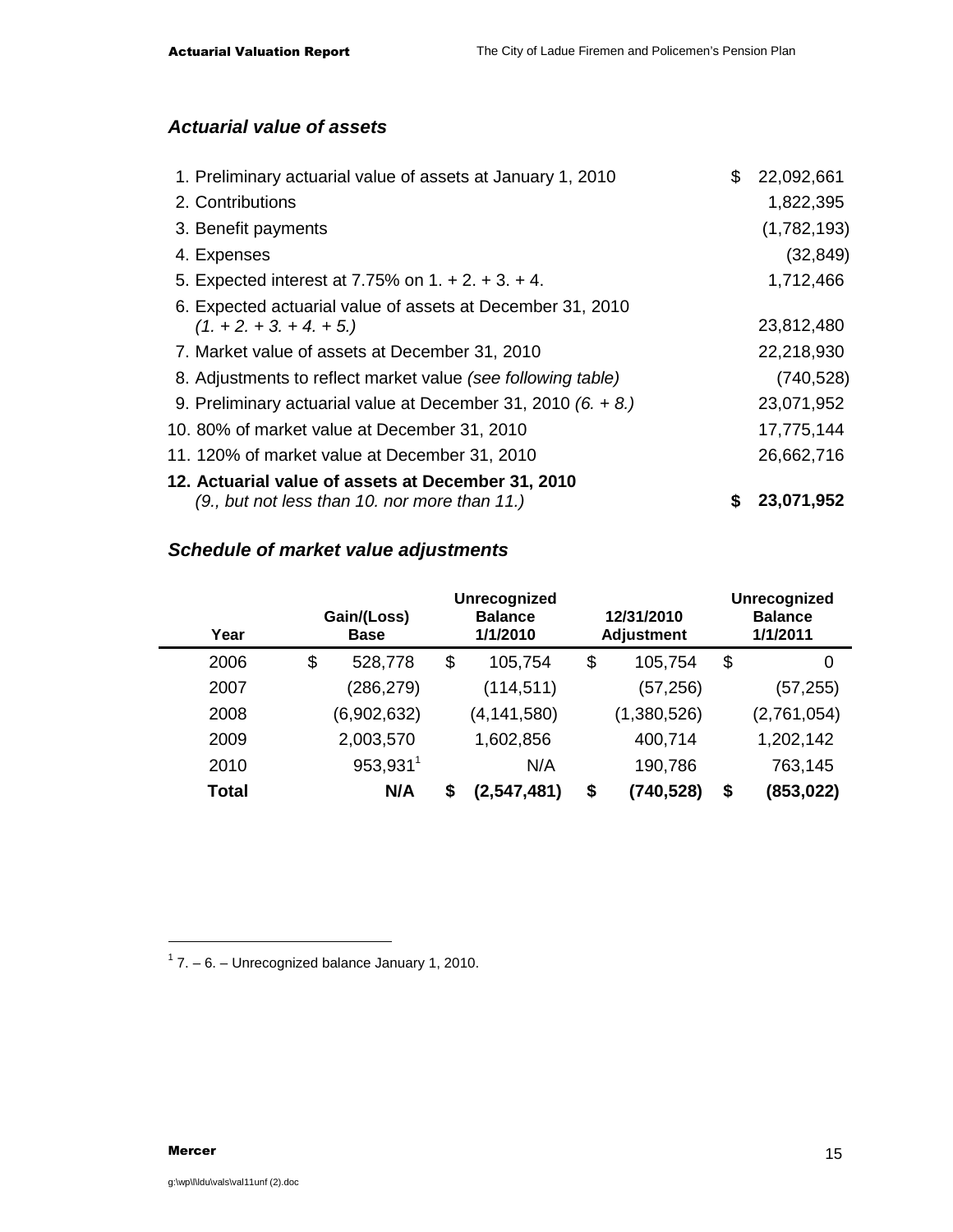## 6. Participant data

### **Statistics**

|   |                                      | <b>Plan year beginning</b> |                        |    |                        |  |
|---|--------------------------------------|----------------------------|------------------------|----|------------------------|--|
|   |                                      |                            | <b>January 1, 2011</b> |    | <b>January 1, 2010</b> |  |
|   | Participants included in valuation   |                            |                        |    |                        |  |
|   | Active participants                  |                            |                        |    |                        |  |
|   | Vested                               |                            | 30                     |    | 29                     |  |
|   | Non-vested                           |                            | 25                     |    | 26                     |  |
|   | <b>Total actives</b>                 |                            | 55                     |    | 55                     |  |
| ٠ | Inactive with deferred benefits      |                            | $\overline{2}$         |    | 0                      |  |
|   | Inactive with immediate benefits     |                            | 51                     |    | 51                     |  |
|   | Total                                |                            | 108                    |    | 106                    |  |
|   | <b>Active participant statistics</b> |                            |                        |    |                        |  |
|   | Average age                          |                            | 41.6                   |    | 41.4                   |  |
|   | Average years of service             |                            | 14.4                   |    | 14.0                   |  |
| ٠ | Total compensation <sup>2</sup>      | \$                         | 4,246,707              | \$ | 4,447,537              |  |
|   | Average compensation <sup>2</sup>    |                            | 77,213                 |    | 80,864                 |  |
|   | <b>Inactive deferred statistics</b>  |                            |                        |    |                        |  |
|   | Average age                          |                            | 44.1                   |    | N/A                    |  |
| ٠ | Total monthly benefits               | \$                         | 2,379                  |    | N/A                    |  |
|   | Average monthly benefits             |                            | 1,189                  |    | N/A                    |  |
|   | Inactive immediate statistics        |                            |                        |    |                        |  |
|   | Average age                          |                            | 65.0                   |    | 66.5                   |  |
|   | Total monthly benefits               | \$                         | $143,425^3$            | \$ | $146, 174^3$           |  |
|   | Average monthly benefits             |                            | 2,812                  |    | 2,866                  |  |

 $\overline{a}$ 

 $2$  Annualized earnings for prior calendar year increased by the salary assumption of 4.75%.

 $3$  Includes benefits for two alternate payees and two children of a disabled participant.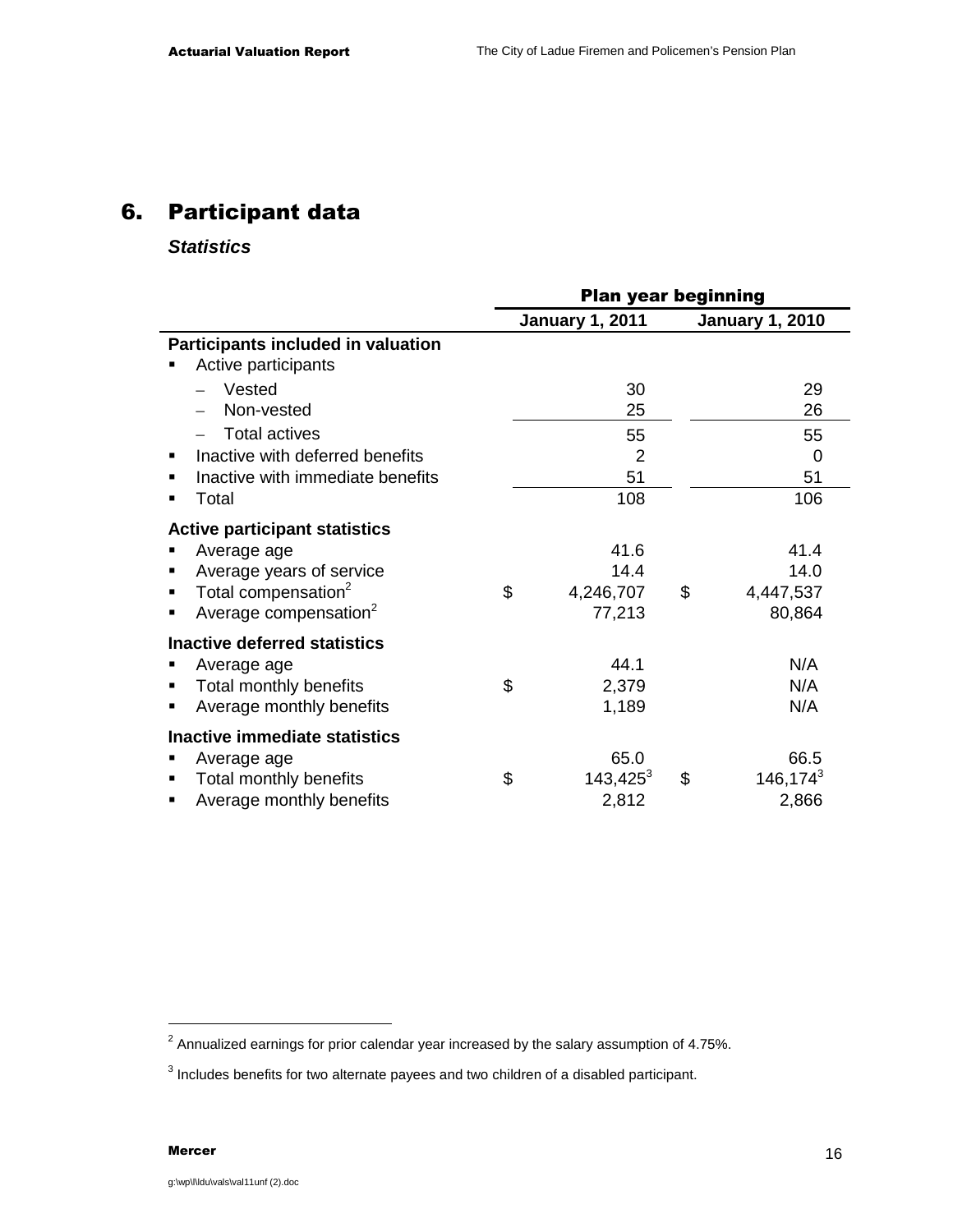## **Participant data reconciliation**

|                            |                               | <b>Inactive participants</b> |                       |              |
|----------------------------|-------------------------------|------------------------------|-----------------------|--------------|
|                            | <b>Active</b><br>participants | With deferred<br>benefits    | Receiving<br>benefits | <b>Total</b> |
| Beginning of the year      | 55                            | 0                            | 51 <sup>4</sup>       | 106          |
| <b>Retirements</b>         | 0                             | 0                            | 0                     | 0            |
| <b>Disabilities</b>        | 0                             | 0                            | 0                     | 0            |
| Deaths                     | 0                             | 0                            | 0                     | 0            |
| Non-vested terminations    | (3)                           | N/A                          | N/A                   | (3)          |
| <b>Vested terminations</b> | (2)                           | 2                            | N/A                   | 0            |
| <b>Rehires</b>             | 0                             | 0                            | $\Omega$              | 0            |
| Lump sum payouts           | 0                             | 0                            | 0                     | 0            |
| <b>Survivors</b>           | N/A                           | 0                            | $\Omega$              | 0            |
| New entrants               | 5                             | N/A                          | N/A                   | 5            |
| Data corrections           | 0                             | 0                            | 0                     | 0            |
| Net change                 | 0                             | $\overline{2}$               | 0                     | 2            |
| End of the year            | 55                            | 2                            | $51^4$                | 108          |

-

<sup>&</sup>lt;sup>4</sup> Counts do not include two children and two alternate payees.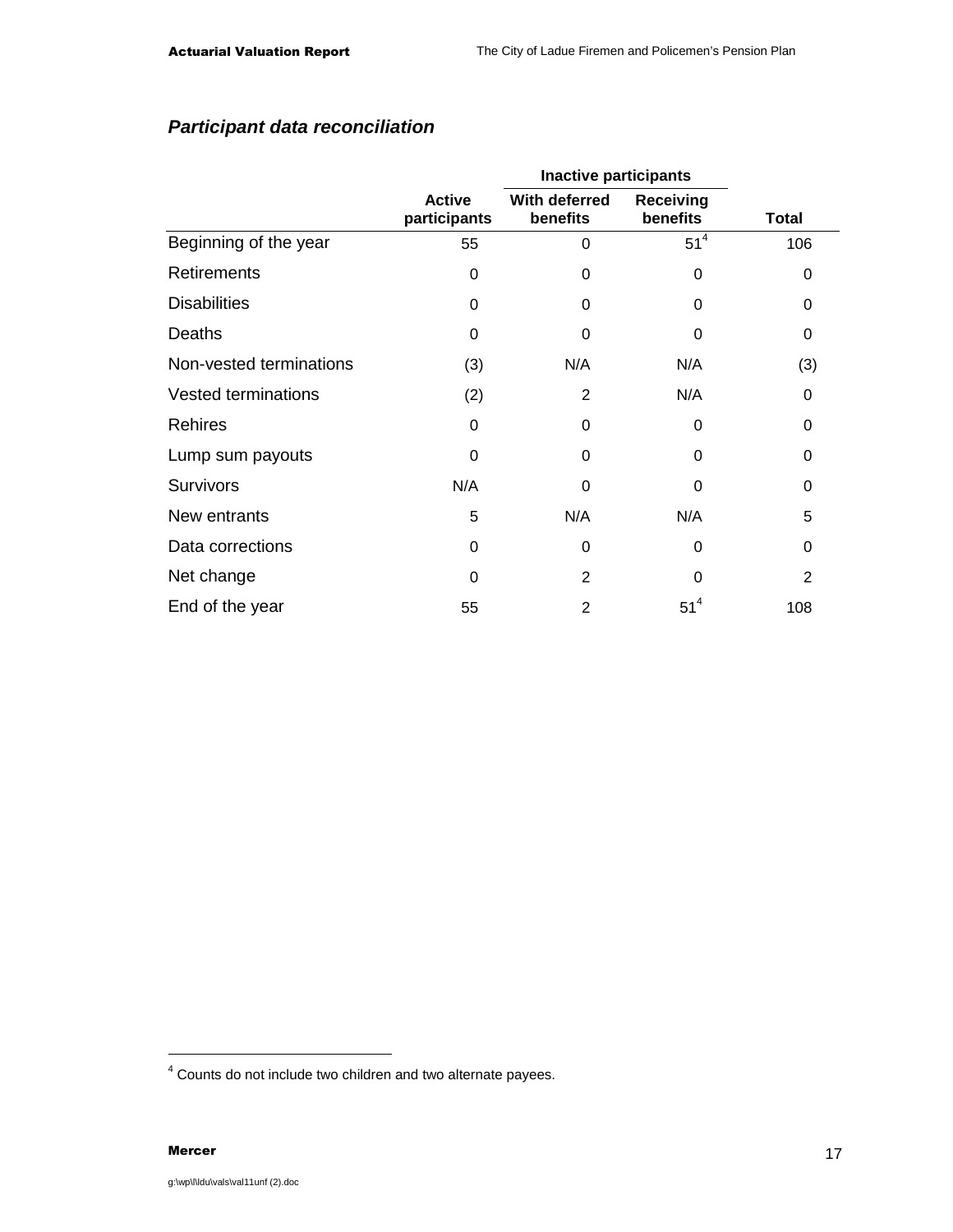|              |                |                |         | Years of service as of January 1, 2011 |   |                                         |   |                |                |
|--------------|----------------|----------------|---------|----------------------------------------|---|-----------------------------------------|---|----------------|----------------|
| Age          | Under 1        | $1 - 4$        | $5 - 9$ |                                        |   | $10 - 14$ $15 - 19$ $20 - 24$ $25 - 29$ |   | $30+$          | <b>Total</b>   |
| Under 25     | 1              |                |         |                                        |   |                                         |   |                | 1              |
| $25 - 29$    | $\overline{2}$ | 2              |         |                                        |   |                                         |   |                | 4              |
| $30 - 34$    |                | $\overline{c}$ | 5       | 1                                      |   |                                         |   |                | 8              |
| $35 - 39$    | $\overline{2}$ | 4              | 5       | $\overline{2}$                         |   |                                         |   |                | 13             |
| $40 - 44$    |                | 1              | 1       | 1                                      | 4 | 1                                       |   |                | 8              |
| $45 - 49$    |                |                |         | 1                                      | 1 | 2                                       | 2 |                | 6              |
| $50 - 54$    |                |                |         |                                        |   | 3                                       | 3 | 3              | 9              |
| $55 - 59$    |                |                |         |                                        | 1 |                                         | 1 | 2              | 4              |
| $60 - 64$    |                |                |         |                                        |   |                                         |   | $\overline{2}$ | $\overline{2}$ |
| $65 - 69$    |                |                |         |                                        |   |                                         |   |                | $\Omega$       |
| 70 & up      |                |                |         |                                        |   |                                         |   |                | $\Omega$       |
| <b>Total</b> | 5              | 9              | 11      | 5                                      | 6 | 6                                       | 6 | 7              | 55             |
|              |                |                |         |                                        |   |                                         |   |                |                |

### **Distribution of active participants**

In each cell, the number is the count of active employees for each age/service combination.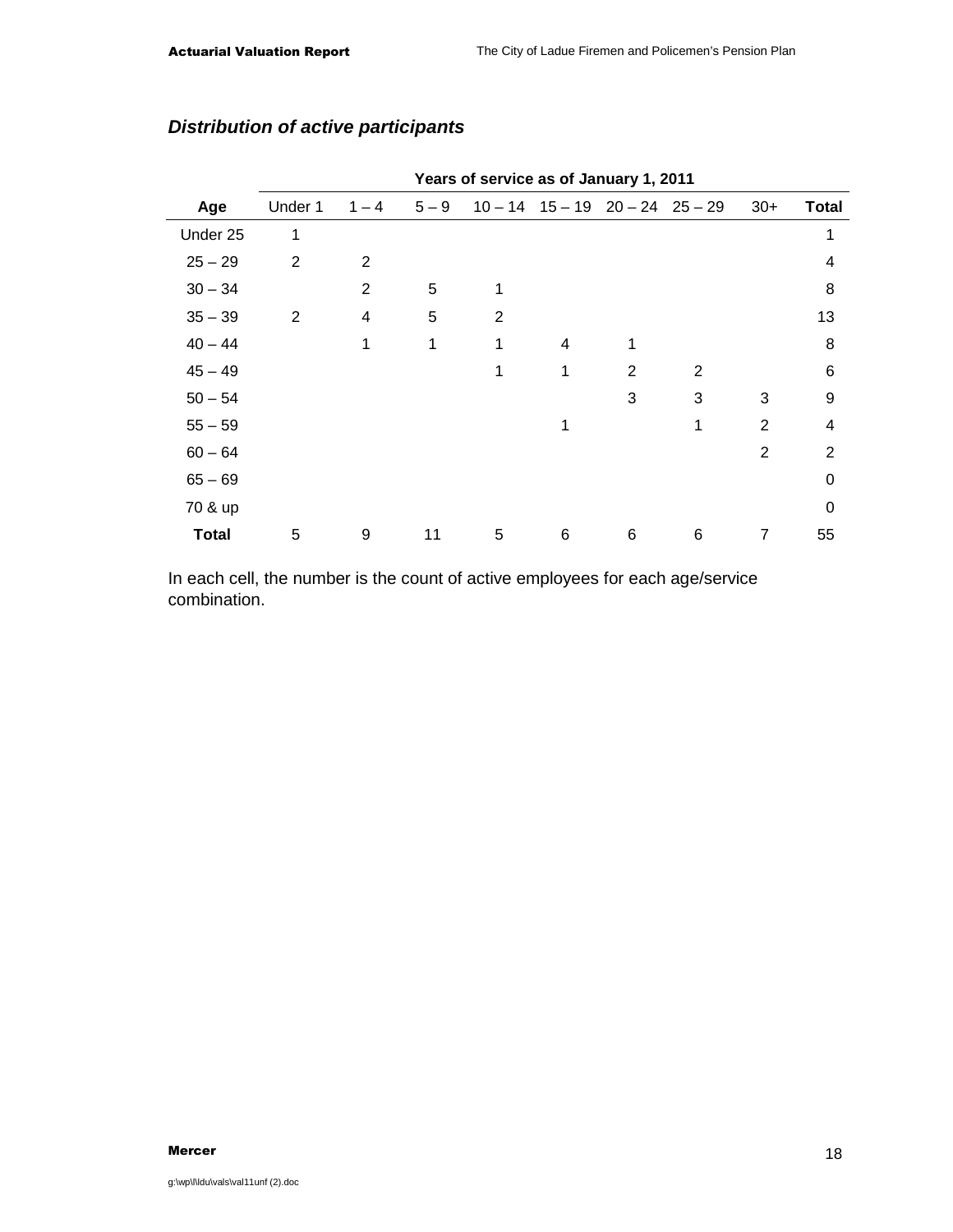## 7. Actuarial methods and policies

#### Actuarial cost method

**Actuarial cost method:** Liabilities and contributions shown in this report are computed using the individual entry age normal method of funding. The objective under this method is to fund each participant's benefits under the plan as payments which are level as a percentage of salary, starting at the original employment date and continuing until the assumed retirement, termination, disability or death.

At the time the funding method is introduced, there will be a liability which represents the contributions which would have been accumulated if this method of funding had always been used. The difference between this liability and the assets (if any) which are held in the fund is the unfunded liability, which is typically funded over a chosen period in accordance with an amortization schedule.

A detailed description of the calculation follows:

- The normal cost for each active participant under the assumed retirement age is determined by applying to compensation the level percentage of salary which, if contributed each year from date of entry into the plan until the assumed retirement (termination, disability or death) date, is sufficient to provide the full value of the benefits expected to be payable.
- The present value of future normal costs is the total of the discounted values of all active participants' normal costs, assuming these to be paid in each case from the valuation date until retirement (termination, disability or death) date.
- The present value of projected benefits is calculated as the value of all benefit payments expected to be paid to the plan's current participants, including active and retired members, beneficiaries, and terminated members with vested rights.
- The accrued liability is the excess of the present value of projected benefits over the present value of future normal costs.
- The unfunded liability is the excess of the accrued liability over the actuarial asset value of the fund, and represents that part of the accrued liability which has not been funded by accumulated past contributions.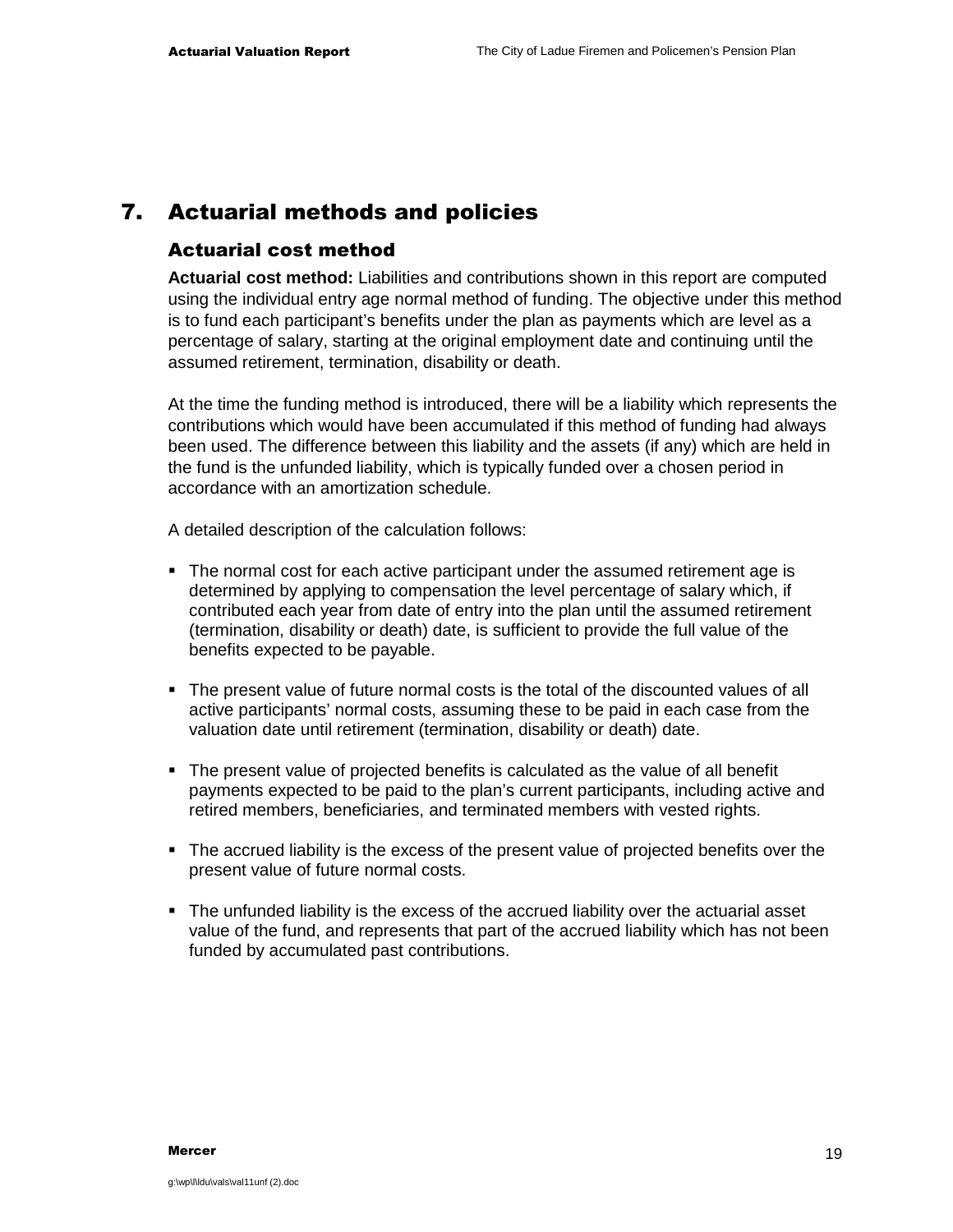### Amortization of unfunded actuarial accrued liability

The unfunded actuarial accrued liability is amortized over 20 years as a level percentage of projected payroll, assuming projected payroll increases of 3% per year.

Because the unfunded actuarial liability (UAL) is being amortized by an open or rolling amortization period (with re-amortization of the UAL in each valuation), the amortization amounts will never fully eliminate the UAL.

### Method for determining actuarial value of assets

The actuarial asset value is based on a five-year moving average of expected and market values determined as follows:

- At the end of each plan year, an expected asset value is calculated as the sum of the previous year's preliminary actuarial value increased with a year's interest at the plan valuation rate plus net cash flow adjusted for interest (at the same rate) to the end of the plan year;
- The investment gain/(loss) is the excess of the current market value over the sum of the expected asset value plus the unrecognized balances of investment gains/(losses) for the previous five years;
- The investment gain/(loss) so determined is recognized in five equal installments in the actuarial valuation immediately following the year in which such gain/(loss) incurred;
- The preliminary actuarial asset value is the sum of the expected asset value plus the installments of investment gains/(losses) during the preceding five plan years; and
- The actuarial asset value is the preliminary value but in no case more than 120% of the market value or less than 80% of the market value.

### Funding policy

The funding policy contribution is the normal cost with interest to the end of the plan year plus a 20-year amortization of the unfunded accrued liability as a level percentage of projected payroll.

### Changes in actuarial methods since prior valuation

None.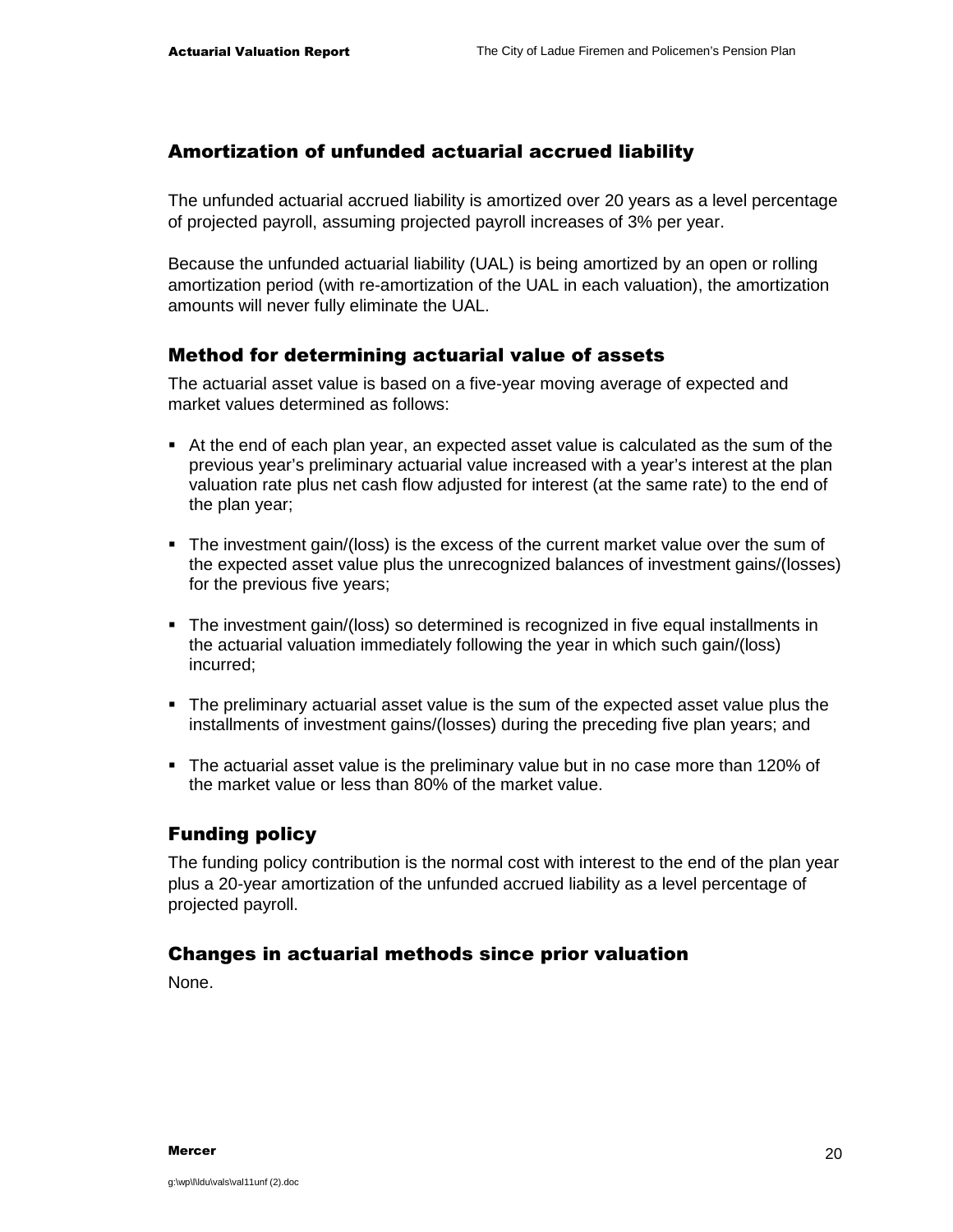## 8. Summary of actuarial assumptions

The following assumptions were used in valuing the liabilities and benefits under the plan. These assumptions are based on the last experience study, as adopted by the Board, with updates to the investment return and mortality assumptions. The City of Ladue is responsible for selecting the assumptions used for this valuation.

| <b>Investment return</b>       | 7.50% per year compounded annually.                                                                                                                                                      |  |  |  |
|--------------------------------|------------------------------------------------------------------------------------------------------------------------------------------------------------------------------------------|--|--|--|
| <b>Salary increases</b>        | 4.75% per year compounded annually.                                                                                                                                                      |  |  |  |
| <b>Inflation</b>               | 3.00% per year.                                                                                                                                                                          |  |  |  |
| <b>Expenses</b>                | \$25,000 per year.                                                                                                                                                                       |  |  |  |
| <b>Mortality</b>               |                                                                                                                                                                                          |  |  |  |
| Healthy                        | RP-2000 Combined White Collar Mortality table<br>projected to 2017 by Scale AA for males and females.<br>Active deaths are assumed to be 50% duty related.<br>See table of sample rates. |  |  |  |
| <b>Disabled</b>                | Post-1994 Disability Mortality table as prescribed by<br>IRS Revenue Ruling 96-7. See table of sample rates                                                                              |  |  |  |
| <b>Demographic assumptions</b> |                                                                                                                                                                                          |  |  |  |
| <b>Disability</b>              |                                                                                                                                                                                          |  |  |  |
| Rates                          | 1985 Pension Disability Table – Class 3. Disabilities<br>are assumed to be 75% duty related. See table of<br>sample rates.                                                               |  |  |  |
| Duration of disability         | Factors varying by age for active participants and age<br>at disability for disabled participants after January 1,<br>2008                                                               |  |  |  |
|                                | <b>Duration</b><br><u>Age</u>                                                                                                                                                            |  |  |  |
|                                | Under 45<br>10 years                                                                                                                                                                     |  |  |  |
|                                | $45 - 54$<br>8 years                                                                                                                                                                     |  |  |  |
|                                | $55 - 59$<br>5 years                                                                                                                                                                     |  |  |  |
|                                | 60 and over<br>2 years                                                                                                                                                                   |  |  |  |
| Withdrawal                     | Rates varying by age. See table of sample rates.                                                                                                                                         |  |  |  |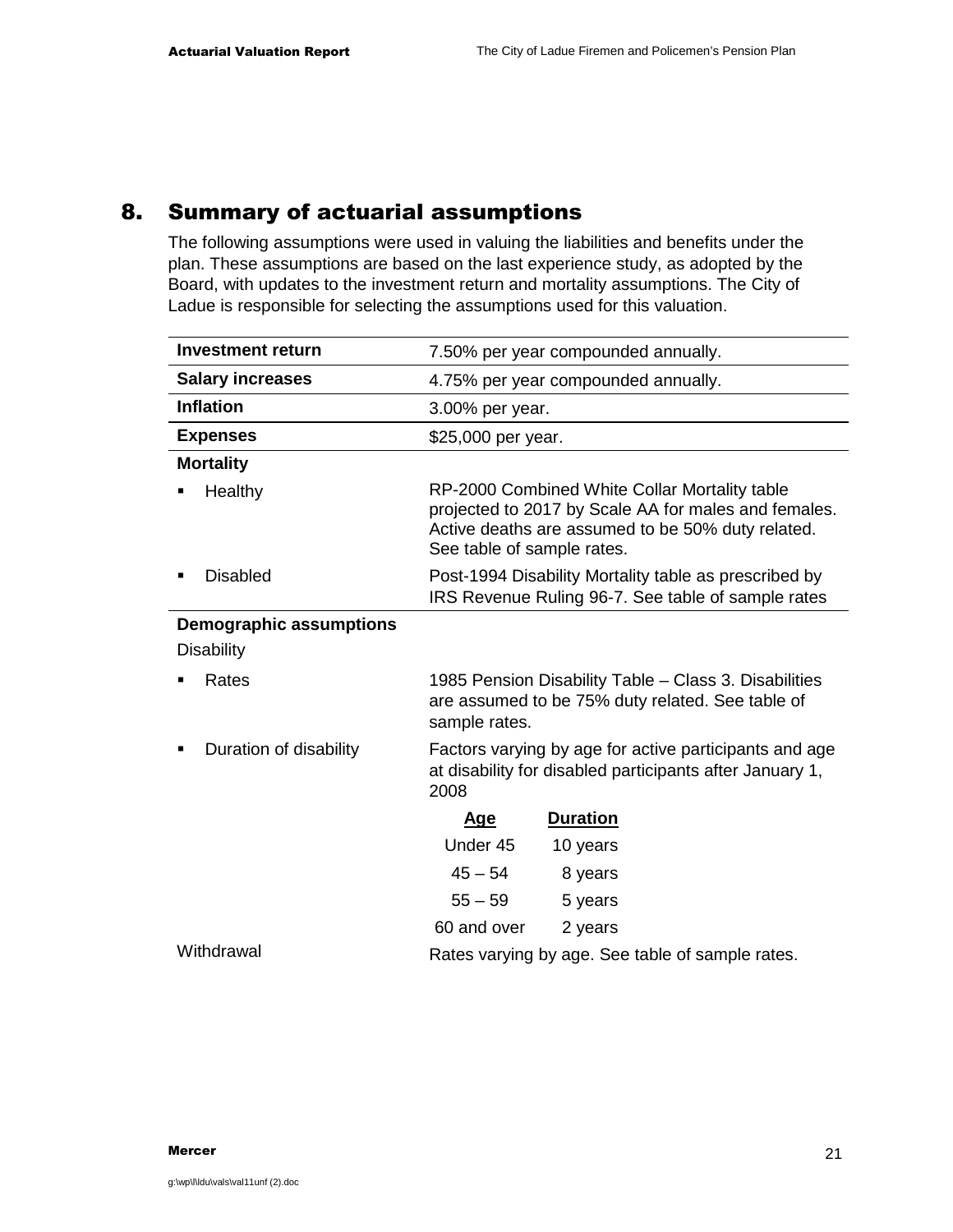| Retirement         | Rates varying by age for active participants.                                                                                                                                                |                                          |  |  |  |
|--------------------|----------------------------------------------------------------------------------------------------------------------------------------------------------------------------------------------|------------------------------------------|--|--|--|
|                    | <u>Age</u>                                                                                                                                                                                   | <b>Retirement Rate</b>                   |  |  |  |
|                    | 55                                                                                                                                                                                           | 0.25                                     |  |  |  |
|                    | 56-58                                                                                                                                                                                        | 0.20                                     |  |  |  |
|                    | 59                                                                                                                                                                                           | 0.50                                     |  |  |  |
|                    | 60                                                                                                                                                                                           | 1.00                                     |  |  |  |
|                    |                                                                                                                                                                                              | For vested terminations, 100% at age 55. |  |  |  |
| Percentage married | 80% for active participants. Actual information is used<br>for retirees.                                                                                                                     |                                          |  |  |  |
| Child prevalence   | Active members are assumed to have one child at the<br>time of disability and, if assumed married, one child at<br>time of death. The child is assumed to be born at the<br>member's age 28. |                                          |  |  |  |
| Age difference     | A married male is assumed to be four years older than<br>his spouse. Actual spouse birth date is used for<br>retirees.                                                                       |                                          |  |  |  |
| Form of payment    | Life annuity with a postretirement death benefit<br>payable to spouses and eligible children, except<br>terminations before retirement are assumed to elect a<br>return of contributions.    |                                          |  |  |  |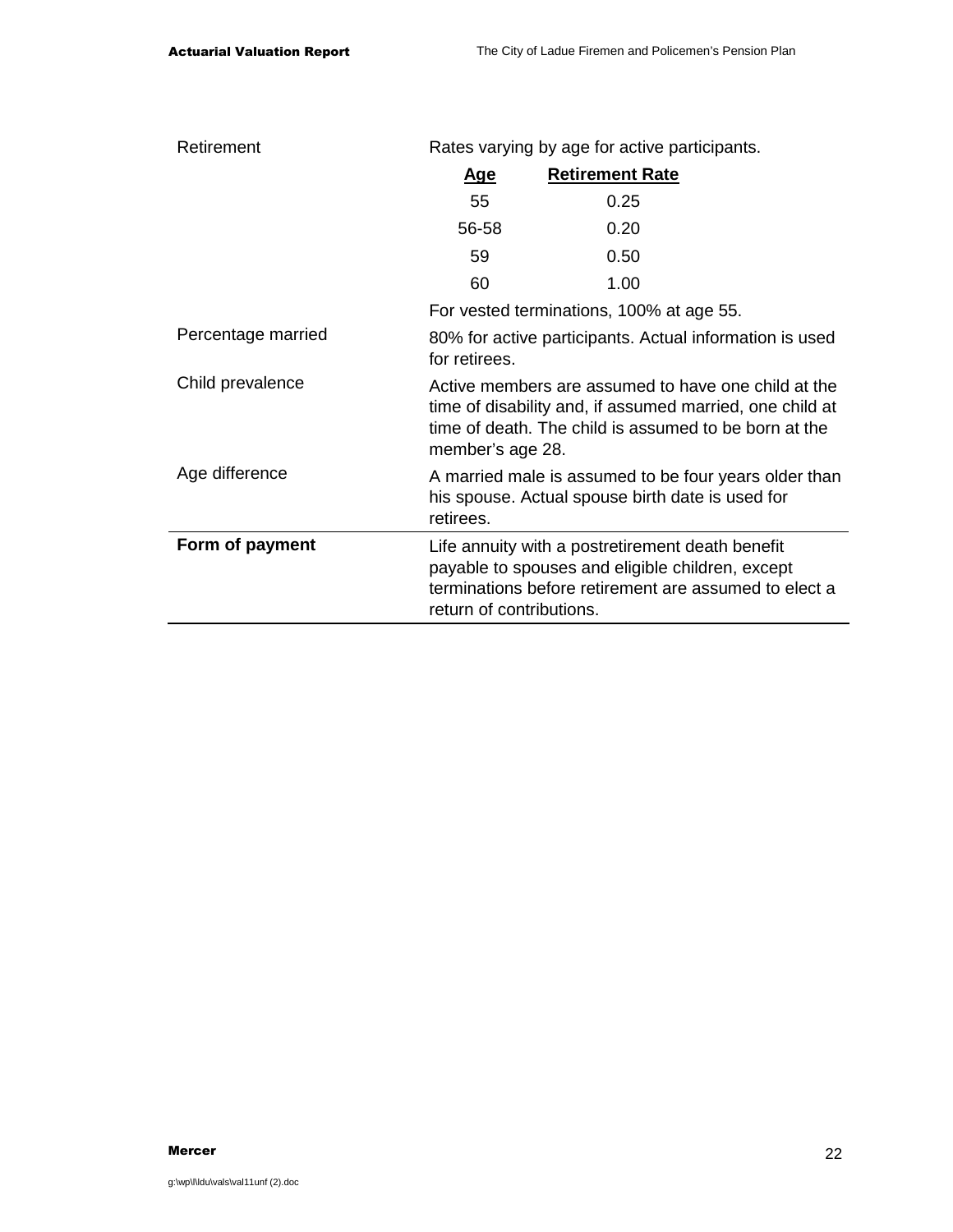|                 |             |                            |             | Rate                        |                   |            |
|-----------------|-------------|----------------------------|-------------|-----------------------------|-------------------|------------|
| <b>Attained</b> |             | <b>Mortality - Healthy</b> |             | <b>Mortality - Disabled</b> |                   |            |
| Age             | <b>Male</b> | <b>Female</b>              | <b>Male</b> | <b>Female</b>               | <b>Disability</b> | Withdrawal |
| 20              | .0002       | .0001                      | .0246       | .0097                       | .0014             | .1000      |
| 25              | .0003       | .0002                      | .0275       | .0120                       | .0020             | .0800      |
| 30              | .0003       | .0002                      | .0307       | .0148                       | .0030             | .0550      |
| 35              | .0005       | .0004                      | .0342       | .0177                       | .0042             | .0340      |
| 40              | .0008       | .0005                      | .0384       | .0206                       | .0059             | .0140      |
| 45              | .0011       | .0008                      | .0430       | .0240                       | .0082             | .0020      |
| 50              | .0015       | .0012                      | .0480       | .0280                       | .0122             | .0000      |
| 55              | .0024       | .0023                      | .0531       | .0326                       | .0209             | .0000      |
| 60              | .0042       | .0043                      | .0581       | .0380                       | .0310             | .0000      |
| 65              | .0087       | .0079                      | .0637       | .0443                       | .0412             | .0000      |
| 70              | .0149       | .0139                      | .0733       | .0513                       | .0000             | .0000      |
| 75              | .0265       | .0224                      | .0889       | .0626                       | .0000             | .0000      |
| 80              | .0501       | .0382                      | .1071       | .0805                       | .0000             | .0000      |
| 85              | .0929       | .0670                      | .1333       | .1094                       | .0000             | .0000      |
| 90              | .1665       | .1199                      | .1734       | .1535                       | .0000             | .0000      |
| 95              | .2544       | .1807                      | .2341       | .2170                       | .0000             | .0000      |
| 100             | .3387       | .2335                      | .3192       | .3034                       | .0000             | .0000      |

### **Table of sample rates**

### Changes in assumptions since prior valuation

The discount rate was changed from 7.75% to 7.50% and the healthy mortality assumption was changed from RP-2000 combined active/retired, white collar adjustment, with a fixed 7 year projection to the same table with a fixed 17 year projection.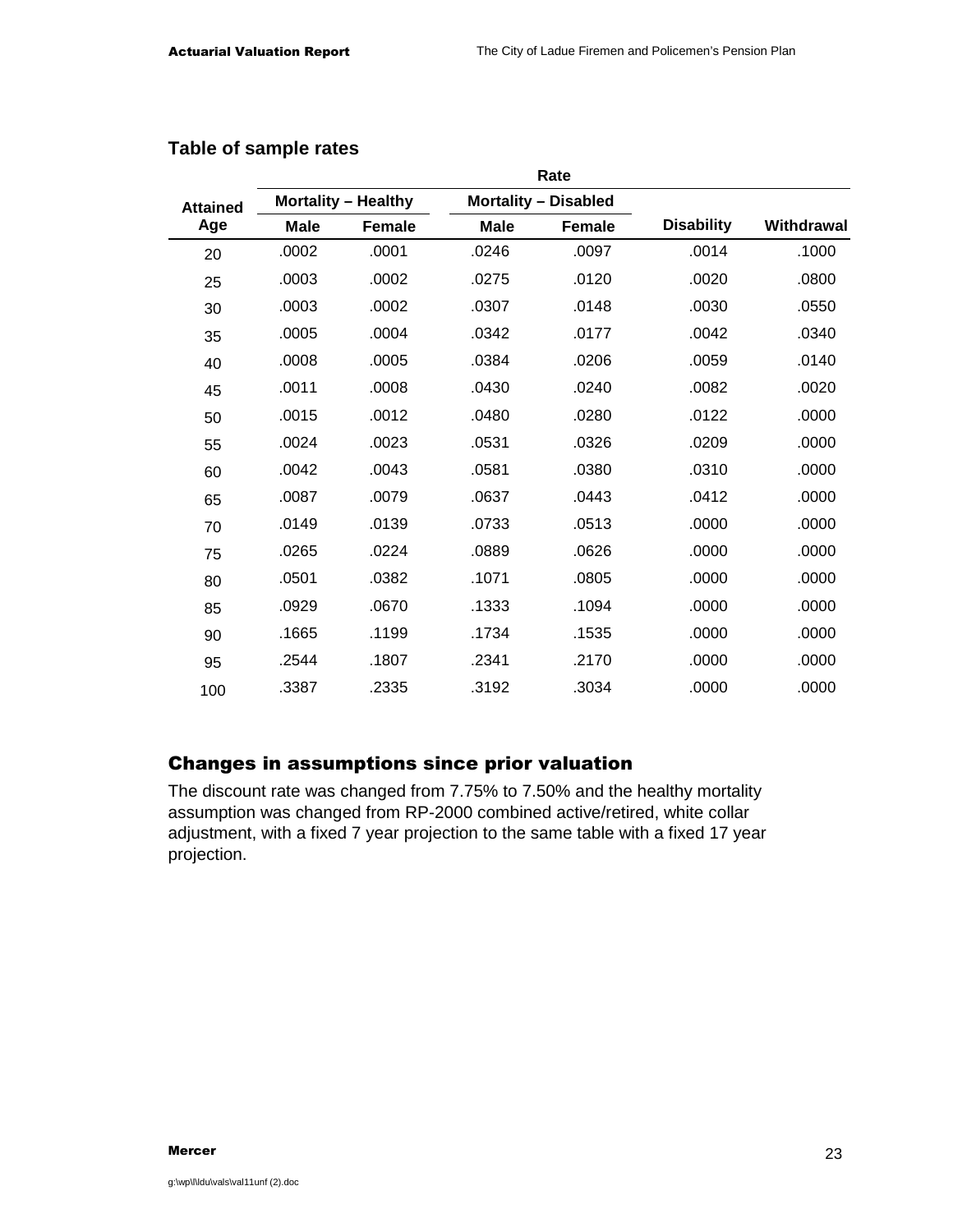## 9. Summary of plan provisions

Following is a summary of the major plan provisions used in the valuation of this report. The City of Ladue is solely responsible for the validity, accuracy and comprehensiveness of this information. If any of the plan provisions shown below are not accurate and complete, the valuation results may differ significantly from those shown in this report and may require a revision of this report. Moreover, these plan provisions may be susceptible to different interpretations, each of which could be reasonable, and that the different interpretations could lead to different valuation results.

| <b>Effective date</b>         | May 1, 1947; last amended effective November 9, 2007.                                                                                                                                                                                                                                    |
|-------------------------------|------------------------------------------------------------------------------------------------------------------------------------------------------------------------------------------------------------------------------------------------------------------------------------------|
| Plan year                     | January 1 through December 31.                                                                                                                                                                                                                                                           |
| Sponsoring employer           | The City of Ladue.                                                                                                                                                                                                                                                                       |
| Participating employees       | All salaried uniformed employees of the Fire Department<br>and of the Police Department of the City of Ladue.                                                                                                                                                                            |
| Administration                | <b>Trust</b>                                                                                                                                                                                                                                                                             |
| Type of plan                  | Defined benefit.                                                                                                                                                                                                                                                                         |
| Eligibility                   | Hire date.                                                                                                                                                                                                                                                                               |
| Actuarial equivalence         | Based on UP84 Mortality set back one year and 5%<br>interest.                                                                                                                                                                                                                            |
| Employee contributions        | Each participant contributes 3% of salary to the pension<br>fund. The interest rate used to accumulate contributions<br>as set by the Retirement Committee is 4%.                                                                                                                        |
| Salary                        | Compensation paid to an employee by the City of Ladue<br>for personal services rendered during a calendar year,<br>including vacation pay, unused sick pay, pretax<br>contributions to deferred compensation and cafeteria<br>plans, and LTD premiums paid on behalf of the<br>employee. |
| Final average monthly salary  | Average monthly salary during the last five years of<br>employment. For disabled employees, the average shall<br>be determined as of the date they ceased to be actively<br>employed due to disability.                                                                                  |
| Career average monthly salary | Average monthly salary during an employee's entire<br>period of service. For disabled employees, the average<br>shall be determined as of the date they ceased to be<br>actively employed due to disability.                                                                             |
| <b>Credited service</b>       | The period of continuous employment and periods while<br>a participant is employed or receiving LTD benefits or<br>disability benefits under the plan (or while on an FMLA<br>leave).                                                                                                    |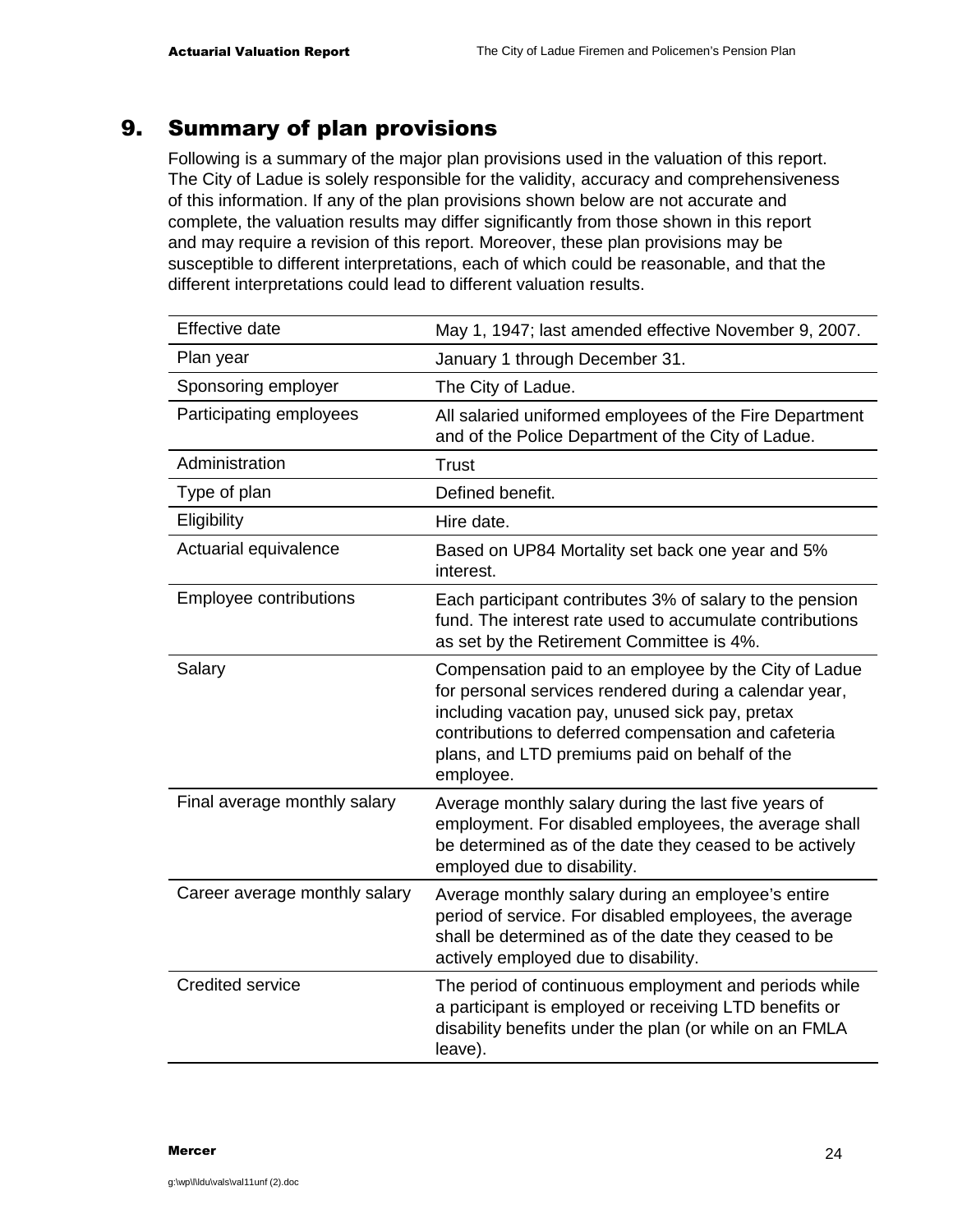| <b>Normal retirement</b>          |                                                                                                                                                                                                                                                                                                                                                                                                                                                                                                                                                                                                                                                                           |
|-----------------------------------|---------------------------------------------------------------------------------------------------------------------------------------------------------------------------------------------------------------------------------------------------------------------------------------------------------------------------------------------------------------------------------------------------------------------------------------------------------------------------------------------------------------------------------------------------------------------------------------------------------------------------------------------------------------------------|
| Eligibility                       | The date the employee attains age 55 and completes 10<br>years of service.                                                                                                                                                                                                                                                                                                                                                                                                                                                                                                                                                                                                |
| <b>Benefit</b>                    | A participant who retires with 20 or more years of service<br>receives a monthly benefit equal to 40% of Final Average<br>Monthly Salary plus 2.5% of Final Average Monthly<br>Salary for each year of credited service between 20 and<br>30 years.                                                                                                                                                                                                                                                                                                                                                                                                                       |
|                                   | A participant who retires with less than 20 years of<br>service will receive a monthly benefit equal to 2% of<br>Career Average Monthly Salary multiplied by years of<br>credited service.                                                                                                                                                                                                                                                                                                                                                                                                                                                                                |
| Increase in retirement<br>benefit | The benefit of any participant who retired on or after<br>April 17, 1972 is adjusted on January 1 each year,<br>starting with the second January after benefits became<br>payable. The adjustment will equal the change in the<br>Consumer Price Index since the last adjustment, to the<br>nearest one-tenth of one percent, provided that if the<br>increase is less than 1% then the adjustment factor is<br>zero, and if the increase is 2% or more, then the<br>adjustment factor is 2%. If the CPI decreases, the<br>adjustment factor will be zero unless the decrease is 2%<br>or more. The maximum cumulative increase that a<br>Participant may receive is 20%. |
| <b>Deferred retirement</b>        | A participant may continue on the City's payroll and defer<br>his pension after reaching age 55 upon discretion of the<br>City Council.                                                                                                                                                                                                                                                                                                                                                                                                                                                                                                                                   |
| <b>Early retirement</b>           |                                                                                                                                                                                                                                                                                                                                                                                                                                                                                                                                                                                                                                                                           |
| Eligibility                       | The first day of any month following attainment of age 50<br>and completion of 10 years of service.                                                                                                                                                                                                                                                                                                                                                                                                                                                                                                                                                                       |
| <b>Benefit</b>                    | The participant's accrued benefit, actuarially reduced,<br>based on his salary and length of service at retirement.                                                                                                                                                                                                                                                                                                                                                                                                                                                                                                                                                       |
| <b>Disability benefit</b>         | Disability benefits prior to retirement are paid outside of<br>the plan through an insurance company. Upon cessation<br>of payments, the early retirement, normal retirement, late<br>retirement or termination provisions will apply if the<br>participant has 10 years of Credited Service when<br>payments cease.                                                                                                                                                                                                                                                                                                                                                      |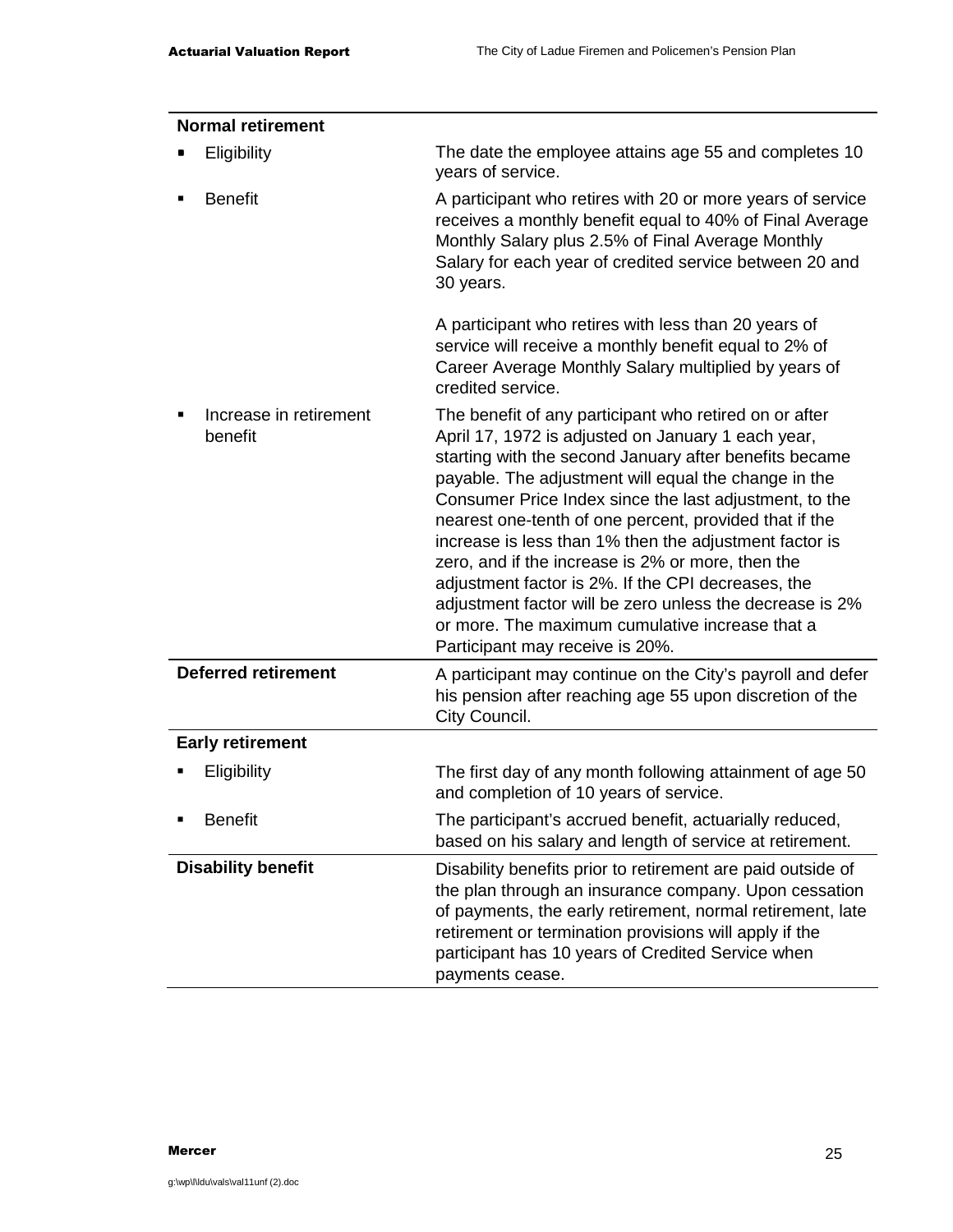|   | <b>Death</b>                         |                                                                                                                                                                                                                                                                                                                       |                                                                                                                                                                                                                                                                                                                                                                                                                                                                                                                                                                                                                                                              |  |  |  |
|---|--------------------------------------|-----------------------------------------------------------------------------------------------------------------------------------------------------------------------------------------------------------------------------------------------------------------------------------------------------------------------|--------------------------------------------------------------------------------------------------------------------------------------------------------------------------------------------------------------------------------------------------------------------------------------------------------------------------------------------------------------------------------------------------------------------------------------------------------------------------------------------------------------------------------------------------------------------------------------------------------------------------------------------------------------|--|--|--|
|   | Benefit for active<br>participants   | Duty: The spouse or eligible children receive a monthly<br>benefit equal to 50% of the deceased participant's<br>average monthly wages during the five years<br>immediately prior to death, plus 10% of such monthly<br>salary for each unmarried dependent child under age 18,<br>up to a maximum of three children. |                                                                                                                                                                                                                                                                                                                                                                                                                                                                                                                                                                                                                                                              |  |  |  |
|   |                                      |                                                                                                                                                                                                                                                                                                                       | Non-Duty: The spouse, who has attained age 50, or the<br>eligible children of a participant who dies after completing<br>at least one year of service will receive a monthly benefit<br>equal to 5% of the participant's Final Average Monthly<br>Salary, multiplied by the participant's completed years of<br>service, up to a maximum of 24% of the Final Average<br>Monthly Salary. If there are unmarried dependent<br>children under age 18 living at home, an additional 2% of<br>the average monthly salary times completed years of<br>service up to a maximum of 10% of the average monthly<br>salary will be payable for each child, up to three. |  |  |  |
| п | Benefit for disabled<br>participants |                                                                                                                                                                                                                                                                                                                       | Duty Disability: The spouse or eligible children of a<br>participant who dies following duty disability retirement<br>will receive a monthly benefit equal to 40% of the<br>participant's Final Average Monthly Salary, plus 10% of<br>such monthly salary for each unmarried dependent child<br>under age 18, up to three.                                                                                                                                                                                                                                                                                                                                  |  |  |  |
|   |                                      |                                                                                                                                                                                                                                                                                                                       | Non-Duty Disability: The spouse or eligible children of a<br>participant who dies following non-duty disability<br>retirement will receive a monthly benefit equal to 2/3 of<br>the pension that the disabled retiree was receiving, plus<br>1/3 of such pension for each unmarried dependent child<br>under age 18, up to three.                                                                                                                                                                                                                                                                                                                            |  |  |  |
| п | Postretirement benefit               |                                                                                                                                                                                                                                                                                                                       | The spouse or eligible children of a participant who dies<br>following normal retirement will receive a monthly benefit<br>equal to 50% of the pension that the retiree had been<br>receiving, provided:                                                                                                                                                                                                                                                                                                                                                                                                                                                     |  |  |  |
|   |                                      | (a)                                                                                                                                                                                                                                                                                                                   | The surviving spouse had attained age 50, or                                                                                                                                                                                                                                                                                                                                                                                                                                                                                                                                                                                                                 |  |  |  |
|   |                                      | (b)                                                                                                                                                                                                                                                                                                                   | There are unmarried dependent children under age<br>18 who are dependent on the surviving spouse.                                                                                                                                                                                                                                                                                                                                                                                                                                                                                                                                                            |  |  |  |
|   |                                      | Upon death of the surviving spouse, payments will<br>continue until all children have married or attained age<br>18.                                                                                                                                                                                                  |                                                                                                                                                                                                                                                                                                                                                                                                                                                                                                                                                                                                                                                              |  |  |  |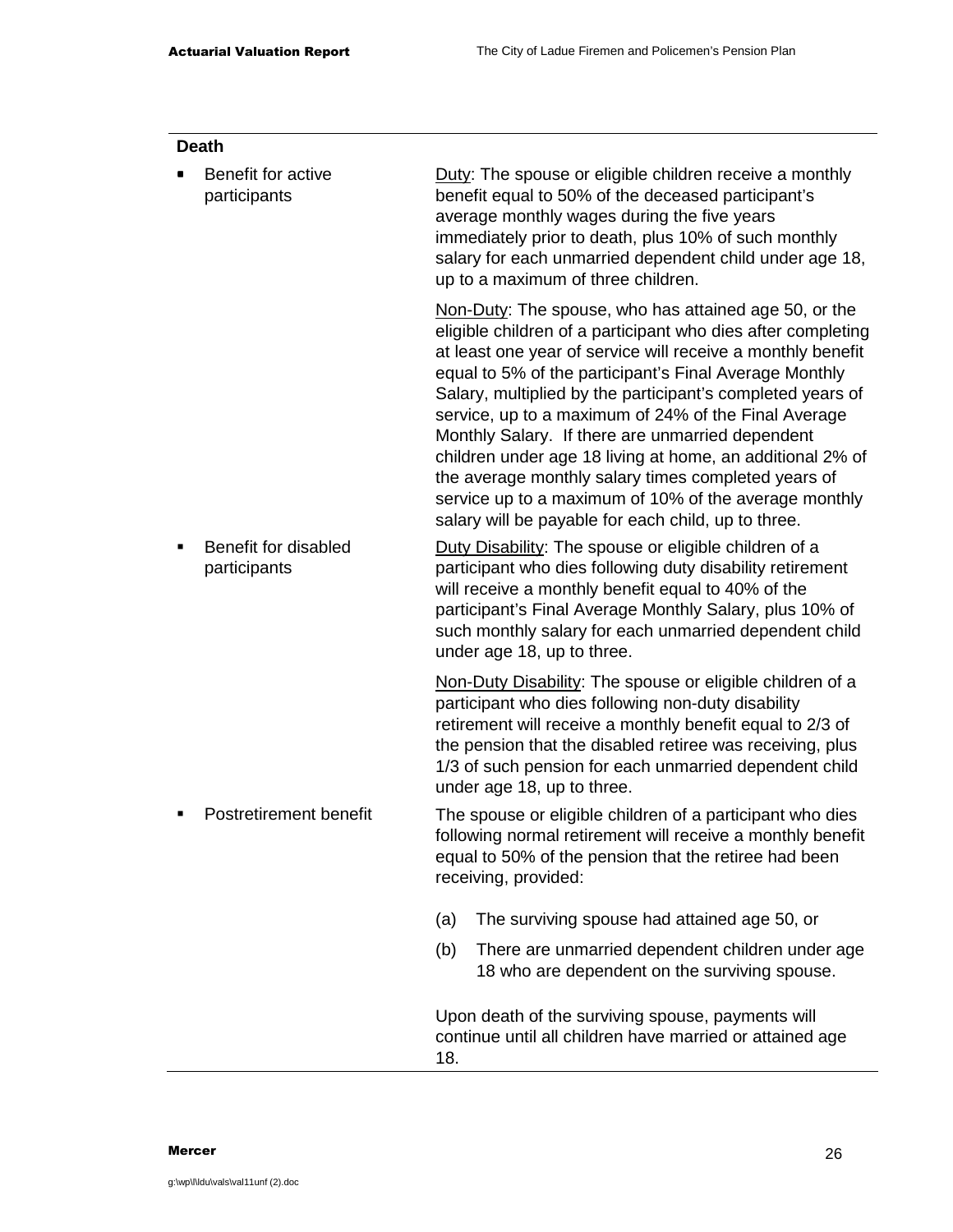| <b>Termination benefit</b> | A participant who terminates his employment prior to<br>completion of 10 years of service will receive a refund of<br>his accumulated contributions with interest.                                                                                |
|----------------------------|---------------------------------------------------------------------------------------------------------------------------------------------------------------------------------------------------------------------------------------------------|
|                            | A participant who terminates after completing at least 10<br>years of service may receive either a refund of his<br>accumulated contributions with interest, an accrued<br>benefit or a reduced benefit payable at an early<br>commencement date. |
| Form of payment            | The normal form of benefit payment is a monthly life<br>annuity with a postretirement death benefit possibly<br>payable to a spouse or eligible children.                                                                                         |

## Changes in plan provisions since prior valuation

None.